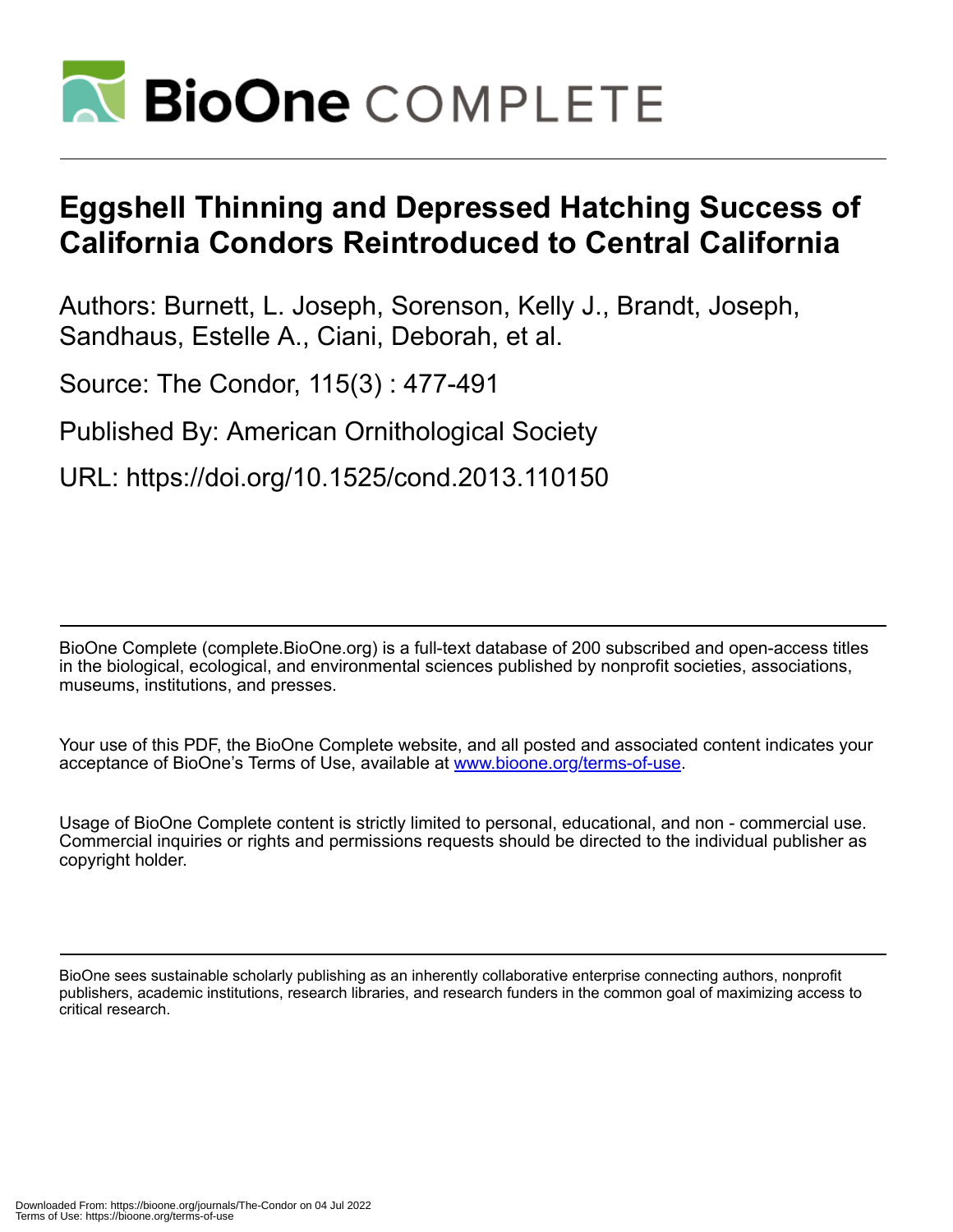# EGGSHELL THINNING AND DEPRESSED HATCHING SUCCESS OF CALIFORNIA CONDORS REINTRODUCED TO CENTRAL CALIFORNIA

L. JOSEPH BURNETT<sup>1</sup>, KELLY J. SORENSON<sup>1</sup>, JOSEPH BRANDT<sup>2</sup>, ESTELLE A. SANDHAUS<sup>3</sup>, DEBORAH CIANI<sup>4</sup>, MICHAEL CLARK<sup>4</sup>, CHANDRA DAVID<sup>4</sup>, JENNY THEULE<sup>4</sup>, SUSIE KASIELKE<sup>4</sup>, AND ROBERT W. RISEBROUGH<sup>5,6</sup>

<sup>1</sup>Ventana Wildlife Society, 19045 Portola Dr., Ste. F1, Salinas, CA 93908 *Ventana Wildlife Society, 19045 Portola Dr., Ste. F1, Salinas, CA 93908* <sup>2</sup> *United States Fish and Wildlife Service, Hopper Mountain National Wildlife Refuge Complex, P. O. Box 5839, Ventura, CA 93005* <sup>3</sup>*Santa Barbara Zoo, 500 Niños Drive, Santa Barbara, CA 93103* <sup>4</sup>*Los Angeles Zoo and Botanical Gardens, 5333 Zoo Drive, Los Angeles, CA 90027* <sup>5</sup> *The Bodega Bay Institute, 2711 Piedmont Avenue, Berkeley, CA 94705*

*Abstract.* From 1997 through 2010, in collaboration with the National Park Service, we released 84 captivereared California Condors (*Gymnogyps californianus)* to the wild in central California; from 2006 through 2010 we recorded 16 nestings by nine pairs and recovered eggs or eggshell fragments from 12 nests. Mean thickness of shell fragments, without membrane, was 0.46 mm, 34% lower than the average thickness of 0.70 mm of fragments recovered from nine successful nests in interior southern California, 2007–2009. Hatching success in central California was 20–40%, significantly lower than the 70–80% recorded in southern California. The outer crystalline layer was absent or greatly reduced, as in thin-shelled condor eggs laid in southern California in the 1960s. Shell thickness was not related to egg size. Weight/water loss during incubation in the wild averaged three times greater than the normal rate associated with successful hatching; the rate of loss increased significantly with decreasing shell thickness. At least four failures, three from death of the embryo, we attribute to excessive weight/water loss; two other eggs losing substantial weight hatched successfully after artificial incubation at elevated humidities. DDT/DDE from wastes of a DDT factory discharged into the Southern California Bight had previously caused extensive eggshell thinning and reproductive failures of fish-eating and raptorial birds. Feeding on carcasses of California sea lions (*Zalophus californianus*), reintroduced condors now occupy a higher level of the food web. Like that of other species previously affected, the thickness of condor eggshells should recover as DDE contamination continues to decline.

*Key words: California Condor, DDE, eggshell thinning,* Gymnogyps californianus.

Adelgazamiento de la Cáscara del Huevo y Disminución del Éxito de Eclosión de Individuos de *Gymnogyps californianus* Reintroducidos en el Centro de California

*Resumen.* Desde 1997 hasta 2010, en colaboración con el Servicio de Parques Nacionales de los Estados Unidos, liberamos 84 individuos criados en cautiverio de *Gymnogyps californianus* en ambientes silvestres en el centro de California; desde 2006 al 2010 registramos 16 anidaciones por parte de nueve parejas y recuperamos huevos o fragmentos de cáscara de 12 nidos. El espesor medio de los fragmentos de la cáscara, sin la membrana, fue de 0.46 mm, 34% menos que el espesor medio de 0.70 mm de fragmentos recuperados de nueve nidos exitosos en el interior del sur de California, entre 2007 y 2009. El éxito de eclosión en el centro de California fue 20–40%, significativamente menor que el 70–80% registrado en el sur de California. La capa exterior cristalina estuvo ausente o muy reducida, como en los huevos de cóndor de cáscara fina puestos en el sur de California en los 1960s. El espesor de la cáscara no estuvo relacionado al tamaño del huevo. La relación peso/pérdida de agua durante la incubación en estado silvestre promedió tres veces más que la tasa normal asociada con el éxito de eclosión; la tasa de pérdida aumentó significativamente con la disminución del espesor de la cáscara. Al menos cuatro fracasos, tres debidos a la muerte del embrión, los atribuimos al exceso de peso/pérdida de agua; otros dos huevos que perdieron un peso substancial eclosionaron exitosamente luego de la incubación artificial realizada a humedades elevadas. DDT/ DDE proveniente de desechos de una fábrica de DDT descargado en la Ensenada Sur de California había causado anteriormente el adelgazamiento generalizado de la cáscara del huevo y fracasos reproductivos de rapaces y aves alimentadas con peces. A partir de la ingestión de cadáveres de leones marinos de California (*Zalophus californianus*), los cóndores reintroducidos ocupan ahora un nivel más elevado en la red trófica. Al igual que el de otras especies afectadas previamente, el espesor de la cáscara de los huevos de cóndor debería recuperarse a medida que la contaminación con DDE continúa disminuyendo.

 ${}^{6}E$ -mail: pelecanus@igc.org Manuscript received 14 September 2011; accepted 2 November 2012.

*The Condor,* Vol. 115, Number 3, pages 477–491. ISSN 0010-5422, electronic ISSN 1938-5422. © 2013 by The Cooper Ornithological Society. All rights reserved. Please direct all requests for permission to photocopy or reproduce article content through the University of California Press's Rights and Permissions website, http://www.ucpressjournals.com/ reprintInfo.asp. DOI: 10.1525/cond.2013.110150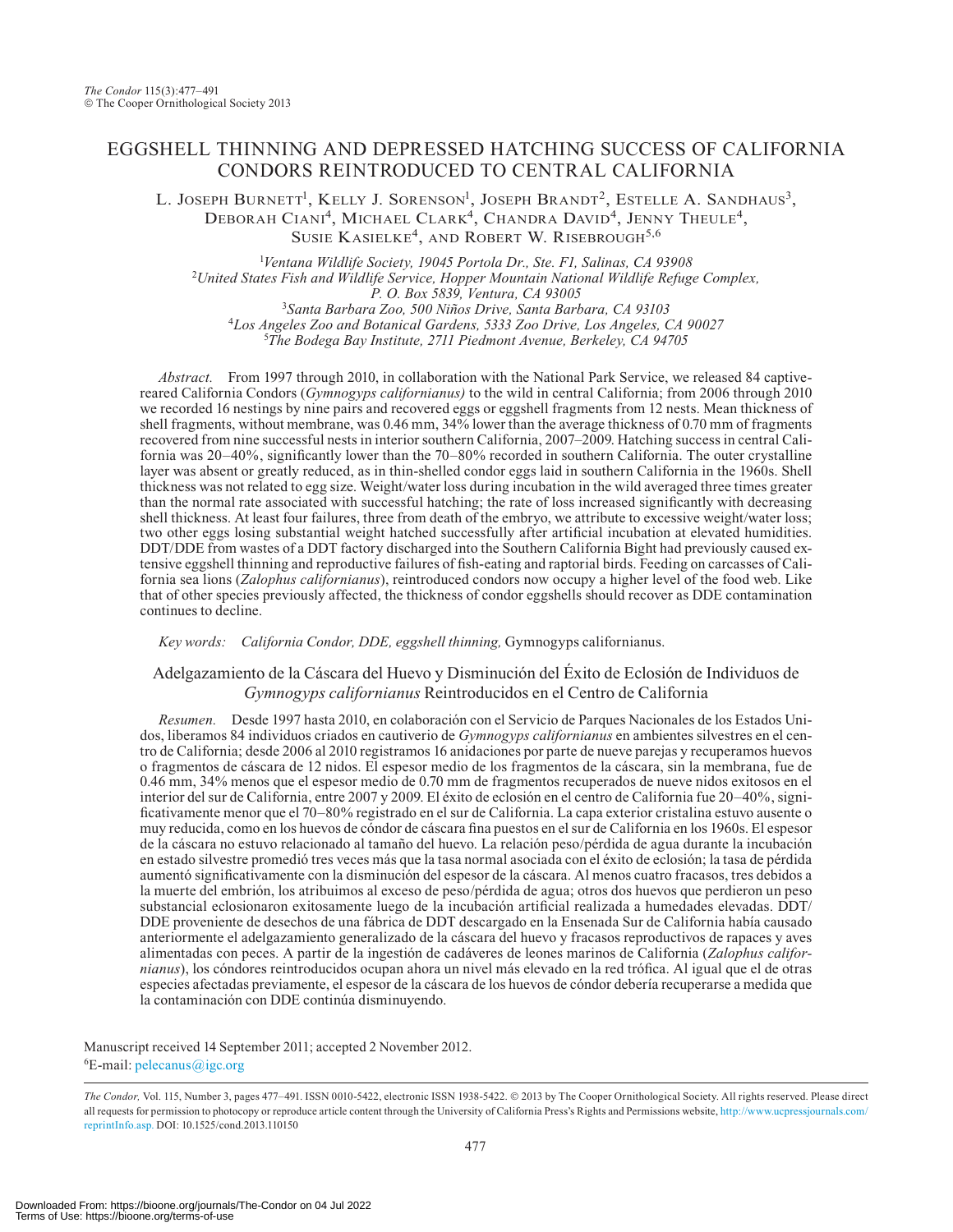# INTRODUCTION

In 1982, the California Condor (*Gymnogyps californianus*) was on the brink of extinction. At the end of that year, the total population consisted of 19 birds in the wild and four in captivity (Snyder and Johnson 1985, Mace 2010). In 2010, as a result of successful captive-breeding programs, the total number of California Condors reached 370 (U.S. Fish and Wildlife Service [USFWS] 2011). Reintroductions of California Condors to the wild began in 1992 with the release of two captive-reared birds in the Sespe Sanctuary in southern California (Kiff 2000), where Koford (1953) had undertaken his historic studies of this species in the 1930s and 1940s. At the end of 2010, there were 181 condors in the wild in southern and central California, Arizona, and Baja California, Mexico (USFWS 2011).

Of particular historical significance among the reintroduction sites has been Monterey County in coastal central California. The first recorded observations of California Condors were made in 1602 by a Carmelite friar, Fr. Antonio de la Ascension, from a Spanish ship anchored in Monterey Bay. He described them in his diary as birds in the shape of turkeys, the largest birds he had seen on the voyage (Wagner 1929, Harris 1941). Friar Antonio also wrote of the carcass of a large whale on the beach; although he did not mention that condors were feeding on the whale, the carcass was surely the reason for their presence. Almost 200 years later, in December 1792, Archibald Menzies collected the type specimen in the Monterey area (Grinnell 1932). The first descriptions of an egg and a chick of a California Condor, both obtained from tree nests in the vicinity of Carmel Valley in Monterey County in late April 1859, were published by A. S. Taylor (1859a). In 1994, USFWS invited the Ventana Wildlife Society (VWS), then known as the Ventana Wilderness Society, to submit a proposal for a condor-reintroduction program in the Big Sur area of Monterey County. In reviewing the proposal on behalf of USFWS, the California Condor Recovery Team noted that on the Big Sur coast condors would be expected to accumulate organochlorine contaminants from carcasses of marine mammals, possibly affecting reproduction. Fragments of condor eggshells recovered from nest sites in southern California in the 1960s were thin with structural abnormalities characteristic of shell thinning induced by DDE [*p*,*p*′-DDE, 1,1-dichloro-2,2-bis(*p*-chlorophenyl)ethylene], a derivative of the insecticide DDT [*p*,*p*′-DDT, 1,1,1-trichloro-2,2-bis(*p*chlorophenyl)ethane]; thickness was inversely correlated with concentrations of DDE in the membrane's lipid (Kiff et al. 1979). Contamination of the coastal zone of southern California by DDT compounds and PCBs (polychlorinated biphenyls), however, had been declining (Anderson et al. 1975, Risebrough et al. 1980), and in the absence of new sources of these contaminants the decline was expected to continue, posing a diminishing threat to a reintroduced condor population. The team's recommendation that the project be approved was

accepted by USFWS in 1995; releases in Big Sur by VWS began in 1997. The reintroduction program in central California was expanded in 2003 to include releases in the Pinnacles National Monument, 45 km east of Big Sur in Paicines, by the National Park Service (NPS). In this paper, we report severe thinning of eggshells and a depression of hatching success in the reintroduced population that is linked with high rates of weight/water loss.

### METHODS

#### MANAGEMENT OF THE REINTRODUCED POPULATION

Whenever possible, LJB and assistants located individual condors daily to confirm survival and to locate incapacitated birds, nests, and feedings on nonproffered carcasses (Grantham 2007, Sorenson and Burnett 2007). Initially he used VHF radio transmitters attached to each condor in combination with visual confirmations of individual identity. Beginning in 2003, LJB used GPS transmitters in conjunction with the radio transmitters and, beginning in 2006, deployed them by priority to the most reproductively active condors.

To minimize exposure to lead in carcasses of animals shot but not retrieved by hunters, VWS and NPS placed carcasses of dairy calves, domestic rabbits, and domestic rats at feeding/ baiting stations as sources of reliably lead-free food. Staff personnel supplied the stations with food every 3–4 days in amounts proportional to the population size. In 1999, LJB observed two condors feeding on the carcass of a California sea lion (*Zalophus californianus*) on the beach at Grimes Point on the Big Sur coast  $(36^{\circ} 12' N, 121^{\circ} 44' W)$ ; this was the first documented natural feeding on a nonproffered carcass. Thereafter, we monitored feeding on sea lion carcasses on the Grimes Point beach periodically and documented feeding on other nonproffered carcasses of both marine and terrestrial mammals opportunistically while monitoring condors. In each case, we noted the species of the carcass, location, and the date and time individual condors fed.

# EGG EXCHANGES AND COLLECTION OF EGGSHELL FRAGMENTS

From 28 March 2006 to 6 April 2006 we observed condor pair 167/190 (studbook numbers 167 and 190, Mace 2010) occupying a cavity in a redwood tree in the Big Sur region (Fig. 1), but on 7 April 2006 they had abandoned the site. On 8 April 2006 JB recovered from the cavity an eggshell fragment of approximately 1 cm<sup>2</sup> (BS106), which we later concluded was from a thin-shelled condor egg (below, Fig. 2). Thereafter, to minimize breakage and maximize productivity, LJB, JB, and other personnel removed all accessible wild-laid eggs for artificial incubation at the Los Angeles Zoo and replaced them with captive-laid eggs approaching the pipping stage, or with dummy eggs, until a captive-laid egg was available. We measured the length and maximum breadth of wild-laid eggs to the nearest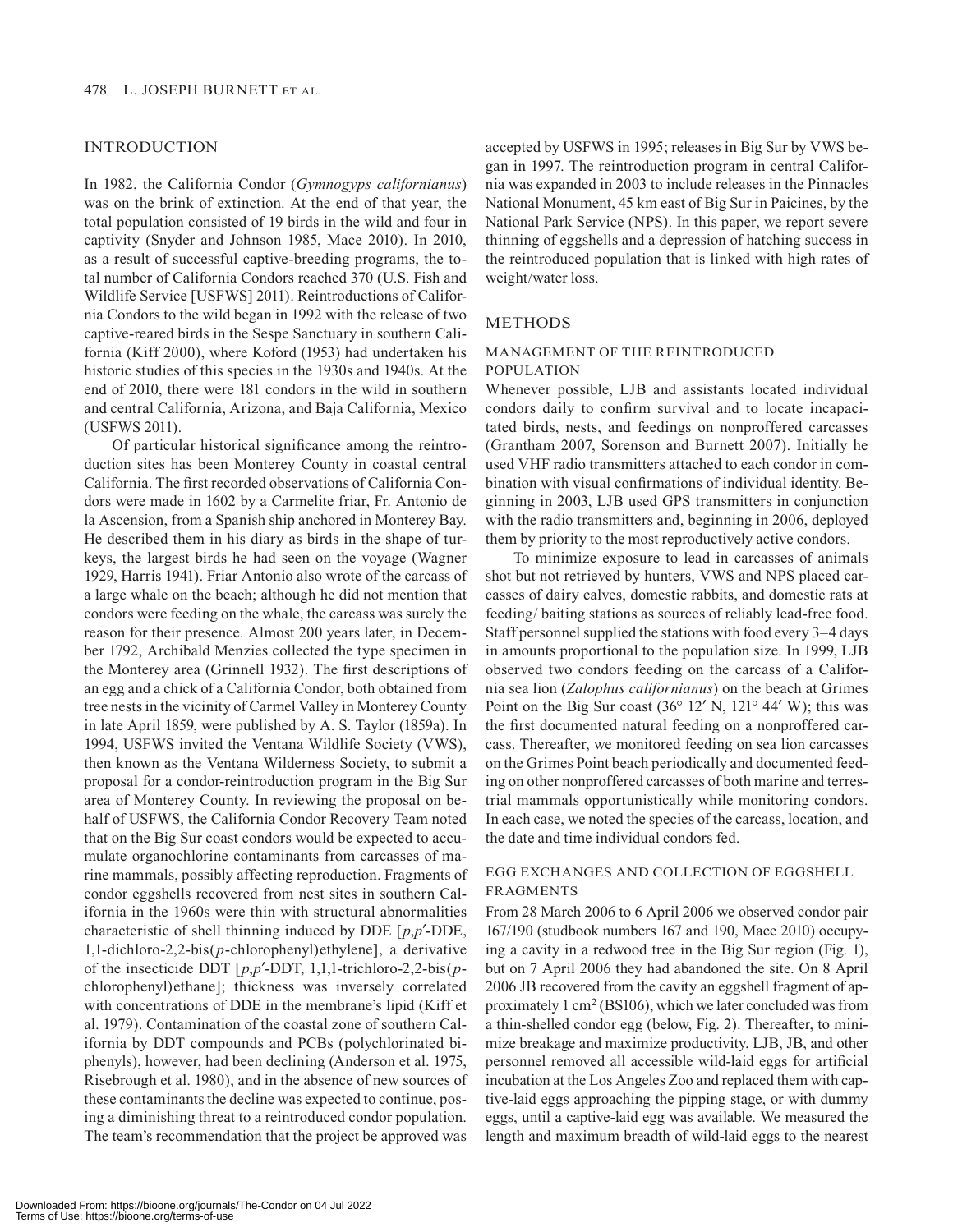

FIGURE 1. Condor 167 at the nest site in a cavity of a redwood tree in Big Sur, 28 March 2006. Eggshell fragment BS106 was recovered from this cavity on 8 April 2006. Photo by Joseph Brandt.

tenth of a millimeter with digital calipers and weighed to the nearest tenth of a gram with a electronic balance (400 g), either at the time of collection from the nest or shortly after at the zoo. Staff personnel observed an egg or the pair's behavior indicating egg laying and/or incubation and entered nest sites between 10 and 44 days after an egg was laid.

During visits to nest sites after eggs had hatched in the wild, the southern California program routinely searched for and collected eggshell fragments. From 2007 to 2009 JB provided shell fragments from nine nests occupied by six pairs in southern California for comparison with shell thickness and structure of central California eggs.

#### STATISTICAL ANALYSES

For statistical tests we used SYSTAT 13 (2009), and we accepted significance when  $P < 0.05$  (two-tailed). To determine the significance of differences in eggshell-fragment thicknesses between southern and central California, we applied the Mann–Whitney *U*-test and the two-sample *t-*test,



FIGURE 2. Photomicrograph of California Condor eggshell BS106 (thickness 0.35 mm), recovered from redwood nest cavity of Fig. 1 on 8 April 2006. The outer crystalline layer is absent and there are wide spaces between the mammillary cones.

assuming unequal variances (Microsoft Excel). For the former we used the average of the three measurements taken from the first photomicrograph of the first fragment analyzed of each egg as a random sample of the shell thickness of that egg. For the central California data set we used the means of fragment thicknesses of each egg. We applied the Fisher exact test to determine significance of differences in hatching success between southern and central California; we used Spearman's correlation analysis and regression analysis to determine significance of the relationship between the rate of water loss and shell thickness. We obtained critical values of *r*s from Johnson (1992). Mean values reported are arithmetic means  $\pm$  SD. We use CV, the coefficient of variation, to express the magnitude of variation within a data set.

#### MEASUREMENTS OF EGGSHELL THICKNESS

Using a modified Federal P61 dial indicator (0.01 mm) mounted on a Federal 35B-21 comparator stand, C. Sumida, who had made the earlier measurements of condor eggshell thickness reported by Kiff et al. (1979), recorded a mean thickness of  $0.41 \pm 0.02$  mm (without membrane) from a total of 22 measurements among eight fragments derived from the original single fragment obtained from the redwood cavity,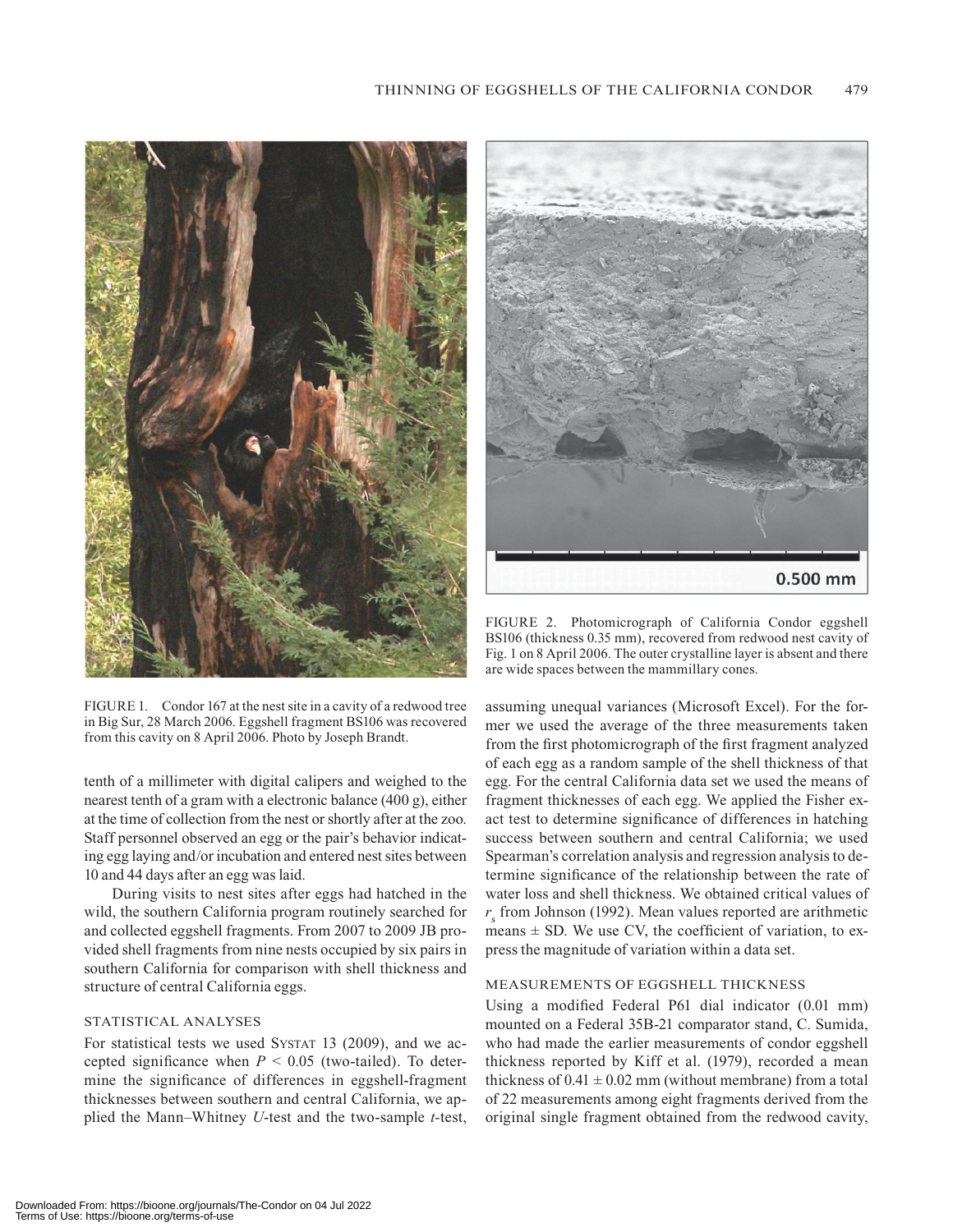

FIGURE 3. SEM photomicrographs of BS208 (left), thickness 0.47 mm, from central California and FW609 (right), thickness 0.75 mm, from southern California. The central California eggshells have a lower density of cones in the mammillary layer (M), the palisade layer (P) is reduced, and the outer crystalline layer (C) is lacking.

range 0.39–0.45 mm. The mean of the eight fragments' means was also  $0.41 \pm 0.02$  mm (C. Sumida, pers. comm.). RWR then measured the thickness of one of these fragments from photomicrographs obtained with scanning electron microscopy (SEM), using an ISI WB-6 Scanning Electron Microscope at 10 kV in the Microscopy & Imaging Laboratory, University of California, Santa Cruz. The fragment was mounted on a stub with silver paint, which was then coated with gold/palladium with a Polaron E5300 sputter coater. Images were collected on a 4Pi image-capture system (Bewersdorf et al. 2006). The measured thickness was  $0.35 \pm 0.02$  mm (5 photomicrographs, 21 measurements; Fig. 2), a value lower than the mean thickness of  $0.41 \pm 0.02$  mm obtained previously by Sumida. RWR concluded that it was from a condor egg on the basis of a comparison with the structure of the shell fragments obtained in southern California in the 1960s (Kiff et al. 1979). Also, shells of eggs laid after 2006 in the same cavity by the same parents and eggshells from elsewhere in central California after 2006 had structural features identical to those of the 2006 fragment, including the absence of, or a much reduced, outer crystalline layer and the spacing of the mammillary cones (Figs. 2, 3), providing additional support for the conclusion that the 2006 fragment was from a condor egg.

The Santa Cruz laboratory closed in 2007. Thereafter LJB, RWR, and JB measured the thickness and examined structural features of the shells of eggs from central and southern California from photomicrographs taken in the Robert D. Ogg Electron Microscope Laboratory, University of

California, Berkeley. We placed eggshell fragments 5–7 mm long vertically on a mounting stub and viewed them with a Hitachi TM-1000 Tabletop Scanning Electron Microscope with a resolution of 30 nm. The photomicrographs, taken at  $100-250\times$  magnification, of cross-sections of the eggshells and their component layers were enlarged for measurement with hand-held digital calipers. We determined shell thickness by calibration with the image scale of the photomicrograph. Using the same mounted subfragment of BS106 that RWR measured in the Santa Cruz laboratory, we obtained in the Berkeley laboratory the same mean thickness (0.35 mm  $\pm$ 0.01 mm, 10 micrographs, 30 measurements). We made three measurements from each photomicrograph and took at least three photos of most of the fragments. From the 10 central California eggshells that were recovered intact, we sampled fragments from the equatorial region in addition to several fragments from undetermined areas; from BS308 and a captive-laid egg from the Los Angeles Zoo we also measured fragments from the large and small ends. The areas of eggs BS106 and BS210, which had broken into many pieces during incubation, could not be determined. To obtain a thickness value for each egg, we averaged the three measurements from each photomicrograph and then averaged the means from all of the photomicrographs of each fragment to obtain a fragment value. When more than one fragment was measured, we averaged the fragments' means (Table 1). An intercalibration between SEM and the method of Sumida is currently underway to resolve the difference in the thicknesses yielded by the two methods. Because SEM measures the thickness of a smaller area of the eggshell, this method would most likely produce lower values.

We estimated fresh weights as  $g = K_w \times \text{length (mm)} \times$ breadth<sup>2</sup> (mm<sup>2</sup>) (Hoyt 1979). From the USFWS data base of 431 captive-incubated eggs at all facilities from 1983 through 2004, RWR derived a value for  $K_{\text{w}}$  of 0.000564  $\pm$  0.000015,  $CV = 2.7$ , which we used to estimate the original fresh weight and weight reduction during incubation of eggs taken from the wild (Table 2). In the USFWS data base, the average fresh weight is  $268.1 \pm 22.0$  g, CV = 8.2; the average weight loss of a subsample for which weights at pipping were available over an average of  $54.2 \pm 1.2$  days of incubation until pipping is 13%,  $n = 259$ . In this sample the number of incubation days until pipping was significantly  $(P < 0.001)$  dependent on fresh weight: pipping day =  $48.4 + 0.022 \times$  fresh weight (SYSTAT 13, regression analysis). The extremes were three eggs with average weight of 240 g that pipped at day 51 and the heaviest egg at 288 g that pipped at day 59 (RWR, unpubl. data).

For captive incubation, MC, CD, JT, and DC maintained an incubator temperature of  $36.8$  °C and initiated incubation at a relative humidity between 59 and 64%. After establishing an initial weight-loss trend (WLT), MC, CD, JT and DC adjusted humidity settings to increase or decrease the daily rate of weight loss to achieve a total reduction of approximately 14%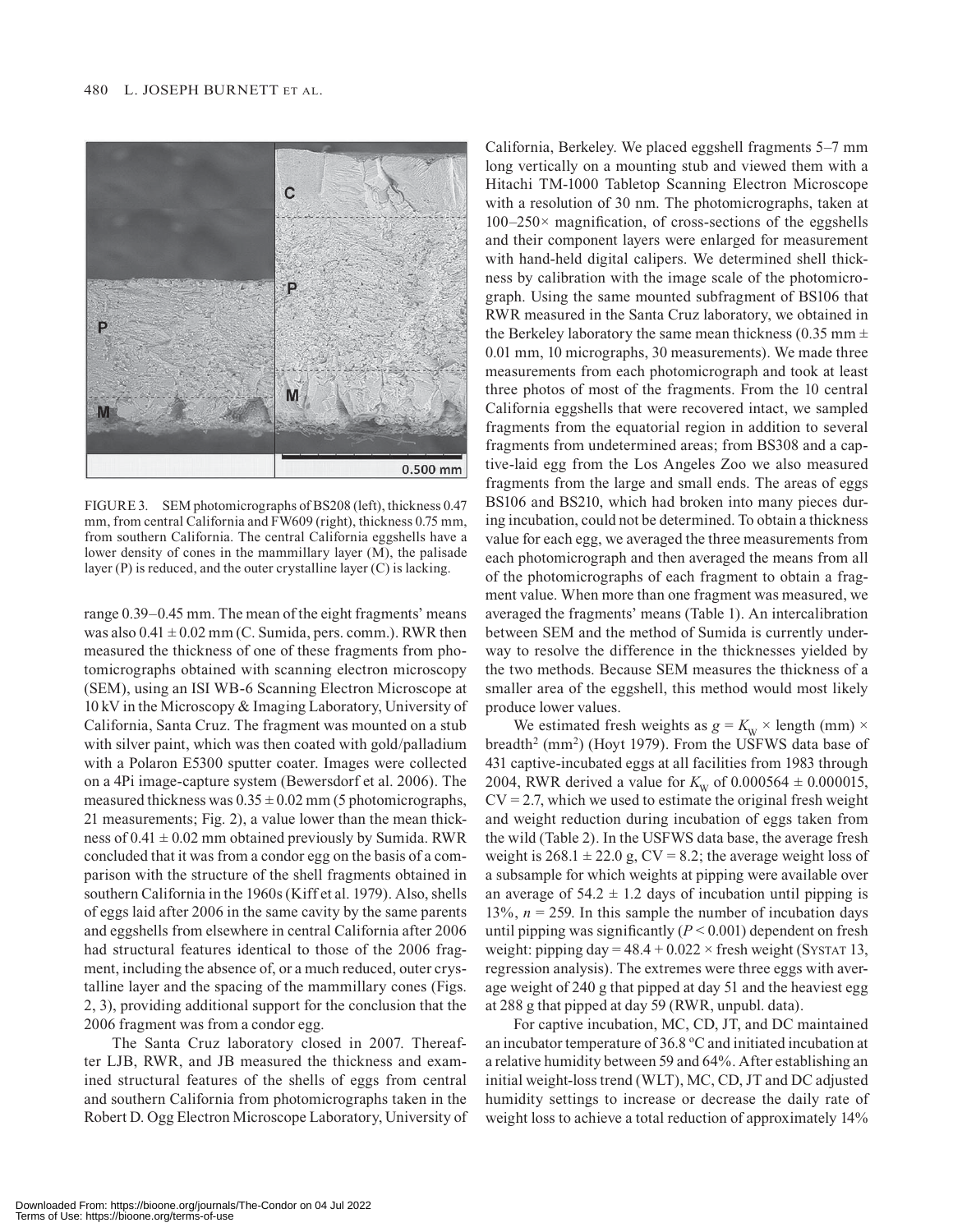|                       |      |              |                    |                     | Productivity              |                    |                  |
|-----------------------|------|--------------|--------------------|---------------------|---------------------------|--------------------|------------------|
| Sire/dam <sup>a</sup> | Year | $Egg^b$      | Nest site          | Wild-laid           | Captive-laid              | Shell<br>thickness | No.<br>fragments |
| $167/190^{\circ}$     | 2006 | <b>BS106</b> | Redwood cavity I   | Failed              |                           | $0.35 \pm 0.01$    | $\overline{2}$   |
| 167/190               | 2007 | <b>BS107</b> | Redwood cavity I   | Failed              | Foster SB444              | 0.47               |                  |
| 167/190               | 2009 | <b>BS109</b> | Redwood cavity I   | Failed              | Foster SB499              | $0.41 \pm 0.00$    | 2                |
| 168/208               | 2007 | <b>BS207</b> | Cave I             | SB431 <sup>d</sup>  | Foster SB429              | $0.50 \pm 0.01$    | 2                |
| 168/208               | 2007 | <b>BS309</b> | Redwood cavity III | SB 530 <sup>d</sup> | Foster SB503 <sup>e</sup> | 0.56               |                  |
| 168/208               | 2007 | <b>BS310</b> | Redwood cavity IV  | Failed              |                           |                    |                  |
| 204/222               | 2008 | <b>BS208</b> | Cave II            | Failed              | Foster SB470              | $0.47 \pm 0.05$    | 3                |
| 204/222               | 2010 | <b>BS310</b> | Cave II            | Failed              |                           | $0.32 \pm 0.04$    | 3                |
| 194/171               | 2008 | <b>BS308</b> | Cliff ledge I      | Failed              | Foster SB475              | $0.46 \pm 0.06$    |                  |
| 194/171               | 2009 | <b>BS209</b> | Cliff ledge I      | Failed              | Foster SB501              | 0.42               |                  |
| 194/171               | 2010 | <b>BS110</b> | Cliff ledge I      | Failed              | Foster SB567              | $0.49 \pm 0.01$    | 2                |
| 199/231               | 2008 | <b>BS108</b> | Redwood cavity II  | SB477               |                           |                    |                  |
| 313/303               | 2009 | PN109        | Cave III           | SB522 <sup>d</sup>  | Foster SB514              | $0.49 \pm 0.06$    | 3                |
| 209/236               | 2009 | <b>BS409</b> | Cave IV            | <b>SB538</b>        |                           |                    |                  |
| 219/310               | 2010 | <b>PN210</b> | Cave V             | SB574               |                           |                    |                  |
| 318/317               | 2010 | <b>PN110</b> | Cave VI            | Failed              | Foster SB550 <sup>f</sup> | $0.61 \pm 0.02$    | 3                |

TABLE 1. Nestings from 2006 to 2010 of California Condors reintroduced to central California, eggshell thickness, and productivity.

a Studbook numbers (Mace 2010).

b Two-letter location code (BS, Big Sur; PN, Pinnacles), single-digit egg number, two-digit year.

c Possibly laid by pair 164-171 in 2005, see text.

dSuccessfully hatched in captivity from wild-laid egg.

e Died prior to fledging from ingesting trash.

f Removed prior to fledging for treatment of lead toxicosis.

| Egg<br>identity | Calculated fresh<br>weight <sup>a</sup> $(g)$ | <b>Estimated time</b><br>in wild nest at<br>collection <sup>b</sup> (days) | Predicted<br>weight at<br>$\text{collection}^c(g)$ | Weight<br>at collec-<br>$\text{tion}^{\text{d}}(g)$ | Predicted<br>weight loss<br>$day^{-1}(g)$ | Observed<br>weight loss<br>$day^{-1}(g)$ | Observed/<br>predicted<br>weight loss <sup>e</sup> | Weight loss<br>projected at<br>54 days <sup>f</sup> $(\%)$ |
|-----------------|-----------------------------------------------|----------------------------------------------------------------------------|----------------------------------------------------|-----------------------------------------------------|-------------------------------------------|------------------------------------------|----------------------------------------------------|------------------------------------------------------------|
| <b>BS106</b>    |                                               |                                                                            |                                                    |                                                     |                                           |                                          |                                                    |                                                            |
| <b>BS107</b>    | $\_\_g$                                       | 32                                                                         | $\_\_$                                             | 238.5                                               | $\_\_$                                    | $\_\_$                                   | $\_\_$                                             |                                                            |
| <b>BS109</b>    | $\_\_g$                                       | 14                                                                         | $\_\_$                                             | 246.0                                               | $\_\_$                                    | $\_\_$                                   | $\_\_$                                             |                                                            |
| <b>BS207</b>    | 310.8                                         | 23                                                                         | 292.3                                              | 277.4                                               | 0.81                                      | 1.45                                     | 1.8                                                | 25.2                                                       |
| <b>BS309</b>    | 279.9                                         | 15                                                                         | 269.0                                              | 267.8                                               | 0.73                                      | 0.81                                     | 1.1                                                | 15.6                                                       |
| <b>BS310</b>    |                                               | 20                                                                         |                                                    |                                                     |                                           |                                          |                                                    |                                                            |
| <b>BS208</b>    | 292.3                                         | 35                                                                         |                                                    | $-h$                                                |                                           |                                          |                                                    |                                                            |
| <b>BS210</b>    |                                               |                                                                            |                                                    |                                                     |                                           |                                          |                                                    |                                                            |
| <b>BS308</b>    | 260.9                                         | 29                                                                         | 241.3                                              | 198.2                                               | 0.68                                      | 2.16                                     | 3.2                                                | 44.7                                                       |
| <b>BS209</b>    | 264.2                                         | 10                                                                         | 257.4                                              | 218.0                                               | 0.68                                      | 4.62                                     | 6.7                                                | 94.4                                                       |
| <b>BS110</b>    | 279.5                                         | 14                                                                         | 269.4                                              | 229.0                                               | 0.72                                      | 3.61                                     | 5.0                                                | 69.7                                                       |
| <b>BS108</b>    |                                               |                                                                            |                                                    |                                                     |                                           |                                          |                                                    |                                                            |
| <b>PN109</b>    | 265.4                                         | 44                                                                         | 235.1                                              | 210.9                                               | 0.69                                      | 1.24                                     | 1.8                                                | 25.2                                                       |
| <b>BS409</b>    |                                               |                                                                            |                                                    |                                                     |                                           |                                          |                                                    |                                                            |
| <b>PN210</b>    |                                               |                                                                            |                                                    |                                                     |                                           |                                          |                                                    |                                                            |
| <b>PN110</b>    | 267.9                                         | 20                                                                         | 254.0                                              | 249.6                                               | 0.69                                      | 0.91                                     | 1.3                                                | 18.4                                                       |

TABLE 2. Observed vs. predicted rates of weight loss at time of collection of eggs of California Condors reintroduced to central California, 2006–2010; projected percentages of weight loss at 54 days.

<sup>a</sup> Fresh weight of egg with normal thickness and weight from formula: fresh weight = length × breadth<sup>2</sup> ×  $K_{\rm W}$ ,  $K_{\rm W}$  = 0.000564, see text. by isymple present on the by-Visual observations of behavior and GPS data.

c Based on 14% weight loss over 54 days incubation.

dIncludes both water loss and reduction in shell weight resulting from thinning.

 $e^e$ Average  $3.0 \pm 2.1$ .

f Weight-loss trends (WLTs).

gExcluded from statistical analyses because of abnormal shape.

<sup>h</sup>Weight at collection not available.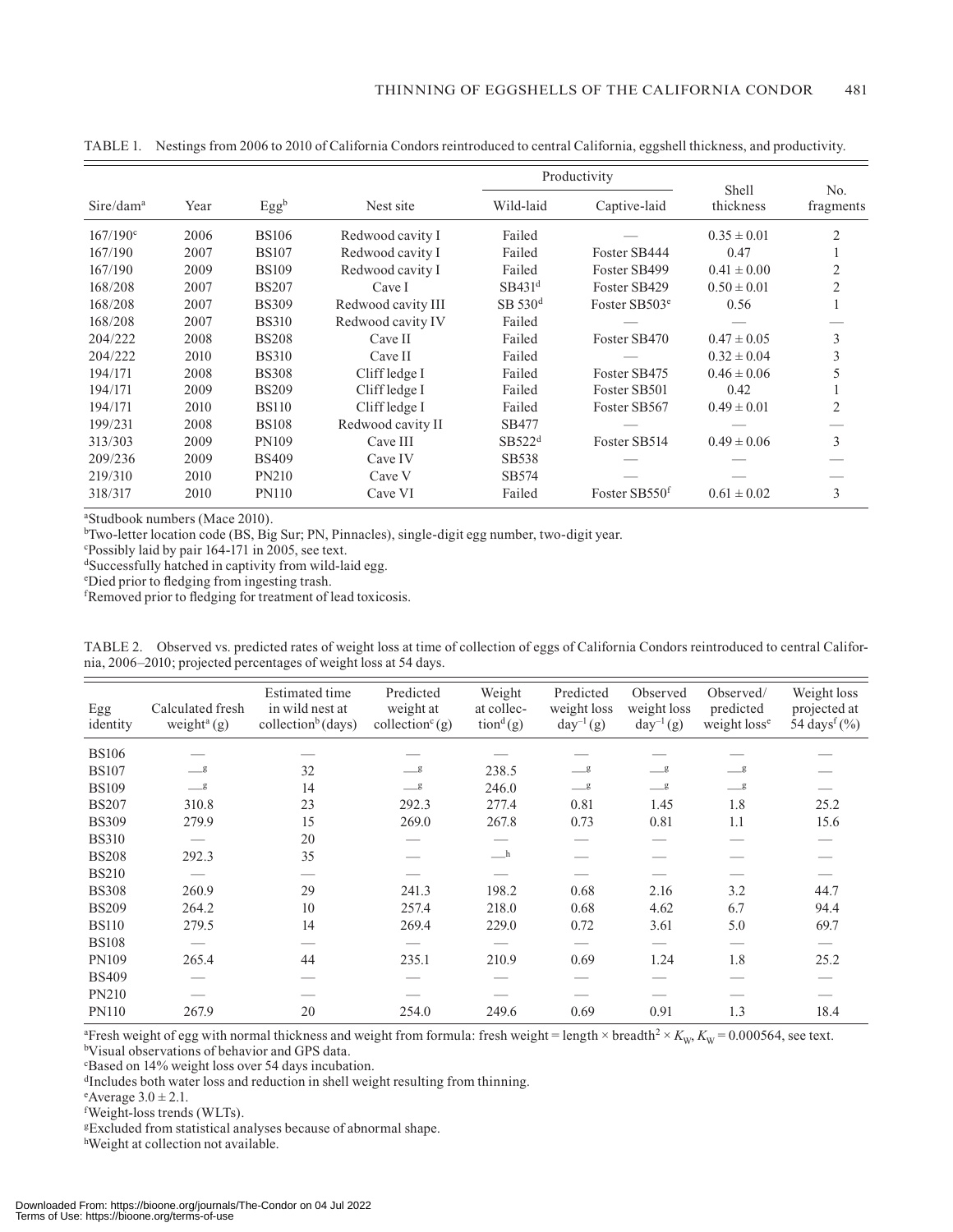at the average time of pipping at 54 days. The initial WLT,  $WLT = \{[(F<sub>W</sub> - C<sub>W</sub>)/D<sub>C</sub>] \times 54\}/F<sub>W</sub> \times 100$ , provides the projected percentage weight loss at 54 days, where  $F_w$  = fresh weight,  $C_{\text{W}}$  = current weight and  $D_{\text{C}}$  = current number of days of incubation. This water loss is a physical rather than a metabolic process and is independent of the metabolism of the embryo (Kasielke 2007).

Currently, the data base is not sufficient to determine the initial component of weight reduction that is a consequence of shell thinning. Although the CV of the value of  $K_{W}$  derived from fresh egg weights is relatively small, 2.7, the CV of fresh egg weights, 8.2, was three times higher. We have not therefore been able to assign an error range in our estimates of fresh egg weights derived from  $K_w$  and the egg dimensions.

For embryos that died, we determined stages of embryonic development by reference to Hamburger and Hamilton (1951).

#### RESULTS

#### POPULATION GROWTH AND NESTINGS

Through 2010, VWS and NPS released 84 captive-reared condors in the Big Sur region and in the Pinnacles National Monument. The two groups have extensively co-mingled. Twenty-one captive-reared birds had died as of 31 December 2010, five from lead poisoning and five after colliding with power lines. Two of the females released in Big Sur have become members of breeding pairs in southern California; 12 condors in central California were permanently removed from the wild because of behavioral problems. On 31 December 2010, 49 of the original released birds remained in the wild in central California with nine wild-fledged birds. Twenty-four were 7 years old or older (eighth year or more); nine were 7 years, none was 8, three were 9, three were 10, four were 11, two were 12, and three were 13 years old. All of the 12 birds 9 years old or older had mated; seven of the 24 birds 7 years or older remained unmated at the end of 2010 (LJB, unpubl. data).

In 2005, condors 164 and 171, both 8 years old, formed a pair bond and occupied a territory on the Big Sur coast. We were unable to locate the pair's nest site or confirm behavior indicative of egg laying. In September 2005, male condor 164 died of lead poisoning in southern California; the territory was taken over by pair 167/190 in late 2005 and was occupied into the spring of 2006. As noted above, we observed the pair occupying a redwood cavity from 28 March 2006 to 6 April 2006, but on 7 April 2006 they had abandoned the site. The possibility that the shell fragment recovered from the cavity on the following day came from an egg laid in 2005 by pair 164/171 cannot be excluded. Through 2010 there was a total of 16 nestings by nine pairs (Table 1), not including pair 164/171. Six were in cavities of redwood trees, occupied by three pairs in a total of four trees (Table 1).

#### EGGSHELL THINNING

We did not obtain eggshell fragments from the three nestings that fledged young without manipulation. Nor did we recover an egg or eggshell fragments from the apparent nesting in 2010 of pair 168/208, which had appeared to be incubating an egg but then abruptly abandoned the site, an inaccessible cavity in a redwood. We recovered eggs or eggshell fragments from all of the other 12 nestings by five pairs from 2006 to 2010 (Table 1). The mean of the 12 means of shell-fragment thicknesses was  $0.46 \pm 0.08$  mm, range  $0.32 - 0.61$  mm,  $n = 73$ photomicrographs, 34% thinner than the mean of  $0.70 \pm 0.05$ mm (range 0.62–0.76, 29 photomicrographs) of the thickness of shell fragments from nine wild-hatched eggs of six pairs in southern California 2007–2009 (Fig. 3). The difference in shell thickness between the two areas is highly significant (*P* < 0.001, two-sample *t-*test assuming unequal variances and the Mann–Whitney *U*-test using the means derived the first three measurements of the first fragment of each egg). The value of 0.70 mm obtained for the southern California eggs from 2006 to 2009 is equivalent to the value of  $0.69 \pm 0.05$  mm for the thickness of seven pre-1944 eggshells, without an estimated value for the membrane of 0.10 mm, obtained by Kiff et al. (1979). As noted above, an intercalibration between the two methods is underway but incomplete at this time. Mean CV of thickness measurements of single fragments from BS208 and BS308 was 2.8, range 1.0–7.1 (*n* = 8 fragments, 30 photomicrographs, three measurements per micrograph), providing an estimate of the component of variance derived from measurements of a single fragment. Coefficients of variation among fragments of a single egg averaged  $6\%$  ( $n = 8$ , Table 1). The two highest values of 13% were among fragments of BS308, which included a fragment from both the large and small ends, and of the shell of BS210, the egg with the thinnest shell, which had broken into many small fragments in the nest. Means of the thickness of five fragments of BS308 were  $0.37 \pm 0.01$ (broad end),  $0.49 \pm 0.00$  and  $0.46 \pm 0.04$  (equator),  $0.53 \pm 0.00$ (small end), and  $0.47 \pm 0.01$  (area not determined), indicating a large variance within this egg; thickness at the small end was 43% higher than at the broad end. The trend in egg LA907, laid at the Los Angeles Zoo in 2007, was similar, with thicknesses of  $0.50 \pm 0.01$ ,  $0.61 \pm 0.03$ , and  $0.63 \pm 0.01$  at the broad end, equator, and small ends, respectively, two fragments from each area. We are undertaking follow-up studies to determine whether this pattern is typical of condor eggs. Snyder and Meretsky (2003) stated, without supporting data, that eggshell thickness is usually "greater at the equator than at the poles." Although shell fragments were taken from the equatorial region of the intact eggs from central California, it was not possible to determine the area of the egg from which the relatively small southern California fragments had come. The coefficient of variation, however, is relatively small, 7.1, when compared with the value of 13 obtained from the two shells from which fragments were obtained from several areas.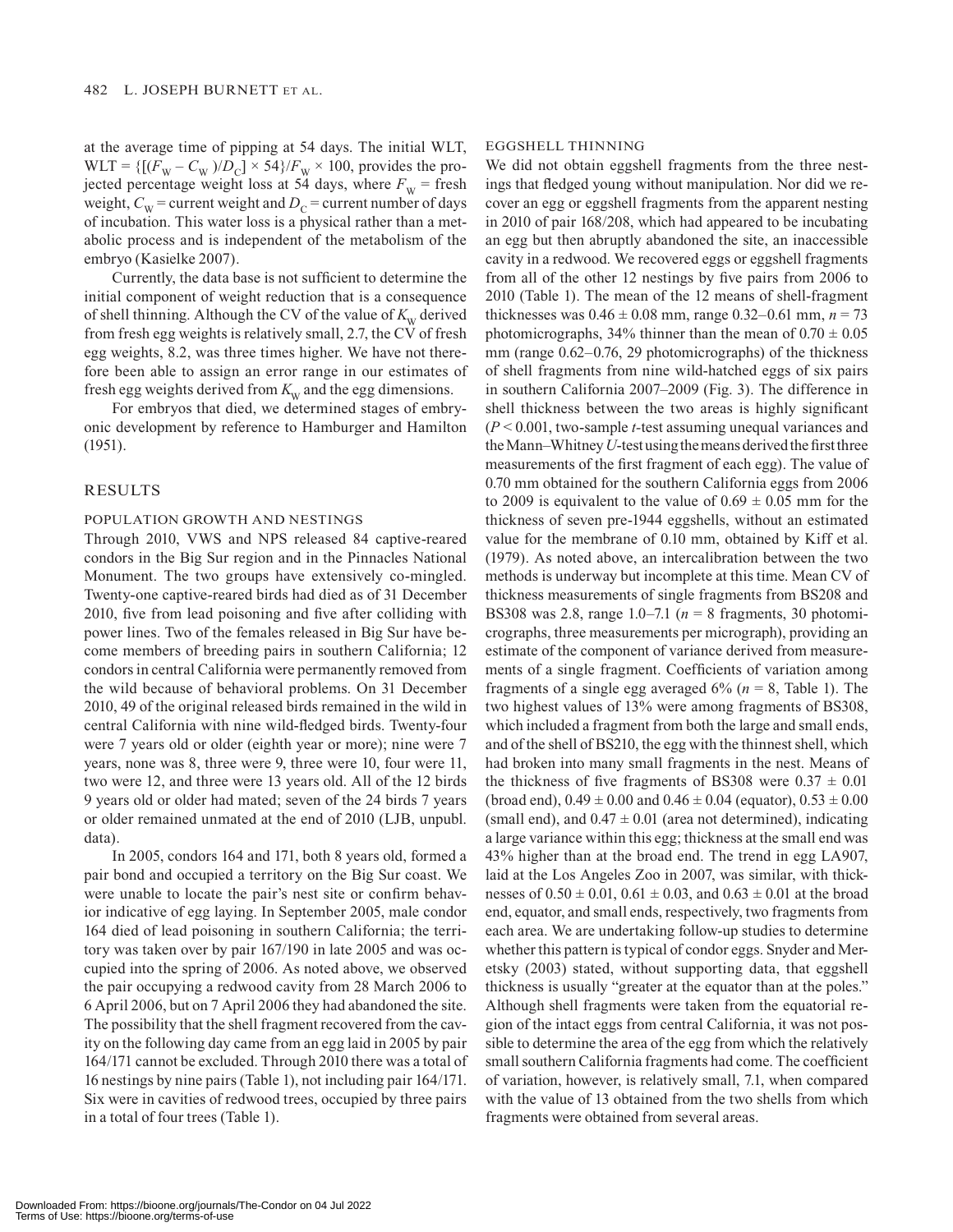

FIGURE 4. SEM photomicrographs of BS308 (left) and PN110 (center) from central California and FW509 (right) from southern California. The outer crystalline layer (C) is lacking in BS308, greatly reduced in PN110, and intact in FW509. The palisade layer (P) is reduced in BS308. The cones in the mammillary layer (M) are reduced in BS308 and PN110. Compare with Figure 2 in Kiff et al. (1979).

Only two of the 12 central California eggs had a visible portion of the outer crystalline layer (Fig. 4). For statistical analysis KJS assigned a thickness of 0.005 mm to the others. The significance of the difference in thickness of this layer between central and southern California is high:  $0.011 \pm 0.013$  mm,  $n = 12$ , vs. 0.144 ± 0.027 mm, *n* = 9, *P* < 0.001 (Mann–Whitney *U* test). The outer crystalline layer occupies  $21 \pm 4\%$  and  $2 \pm 3\%$  of the thicknesses of the southern and central California eggshells, respectively.

#### EGGSHELL THINNING AND WATER LOSS

From the dimensions of eggs taken from the wild we calculated fresh weights by the formula of Hoyt (1979) and the value of  $K_{W}$ derived from the fresh weights and dimensions of 431 captiveincubated eggs (above, Table 2). Assuming a weight loss of 14% over the average incubation period of 54 days, we calculated for each egg a predicted weight loss day<sup>-1</sup>. This we compared with the weight loss in the field  $day^{-1}$  derived from the total weight loss over the estimated number of days between laying and collection (Table 2). The ratio of the field to the predicted weight losses day<sup>-1</sup> averaged  $3.0 \pm 2.1$ . Weight/water loss increased with decreasing shell thickness ( $r_s = -0.85$ ,  $P < 0.05$ ,  $n = 7$ ;  $r = -0.76$ ,  $F_{1.5} = 6.74$ ,  $P = 0.05$ ,  $n = 7$ ).

The WLTs used at the Los Angeles Zoo to estimate the percentage total weight loss at day 54, which can be derived from the ratio of field to predicted rates of water loss, ranged

from 16% for egg BS309 (ratio 1.1) to 94% for BS209 (ratio 6.7, Table 2). BS309 was one of three apparently healthy eggs that were removed for artificial incubation at the Los Angeles Zoo, following the established protocol. It hatched successfully with a total weight loss of 14%. We conclude that BS309 would have hatched successfully in the wild. BS207 and PN109, also brought in from the wild for captive incubation, both had WLTs of 25%. Relative humidity was increased to 73–76% within the first week of captive incubation to lower the rate of weight loss; both eggs hatched with weight losses of 18 and 23%, respectively. We conclude that this adjustment of humidity prevented failure from excessive water loss that would have occurred in the wild.

# HATCHING SUCCESS

In southern California, 22 eggs were laid in the wild from 2006 to 2010. Two disappeared during incubation, probably because of predation, and were excluded from statistical analyses. When the hatching success of two eggs appeared to be threatened by parental factors, they were removed for artificial incubation at the Los Angeles Zoo. One was returned to the wild where it hatched; the other showed a normal pattern of water loss and hatched in captivity. We conclude that it would have hatched in the wild. Of the remaining 18 eggs, 14 hatched successfully. None of the four failures could be attributed to a factor that was not intrinsic to the egg. We therefore used the resulting failure/success ratio of 4/16 for comparison with the success of hatching of the central California eggs.

Of the 16 eggs laid in the wild in central California, three hatched in the wild without any manipulation or other interference and three hatched after artificial incubation at the Los Angeles Zoo (above). We replaced 10 wild-laid eggs with zoolaid eggs, all of which hatched in the wild. All of the other ten eggs failed (Table 3). We attribute at least four of these failures to excessive weight loss (Table 3) and conclude that without artificial incubation six eggs would have failed to hatch from this cause.

A careful examination of the surface of both eggs revealed no visible cracks. Water loss therefore resulted from a modification of the eggshell structure not yet characterized (below).

Egg BS210, with 54% thinning, was the thinnest-shelled of the central California eggs and was found crushed in the nest. Its membrane was mostly intact, the shell broken into many small pieces. We attribute crushing of the egg to the extreme thinning and weakness of the shell, similar to that of the eggs of Brown Pelicans (*Pelecanus occidentalis*) on Anacapa Island in 1969 (Risebrough et al. 1971), and not to predation. The breakage of BS106, the second thinnest-shelled with 50% thinning, however, cannot conclusively be attributed to thinning; predation of eggs by Common Ravens (*Corvus corax*) was a major cause of failure of nests in southern California (Snyder 1983) and must therefore be considered a possible cause of the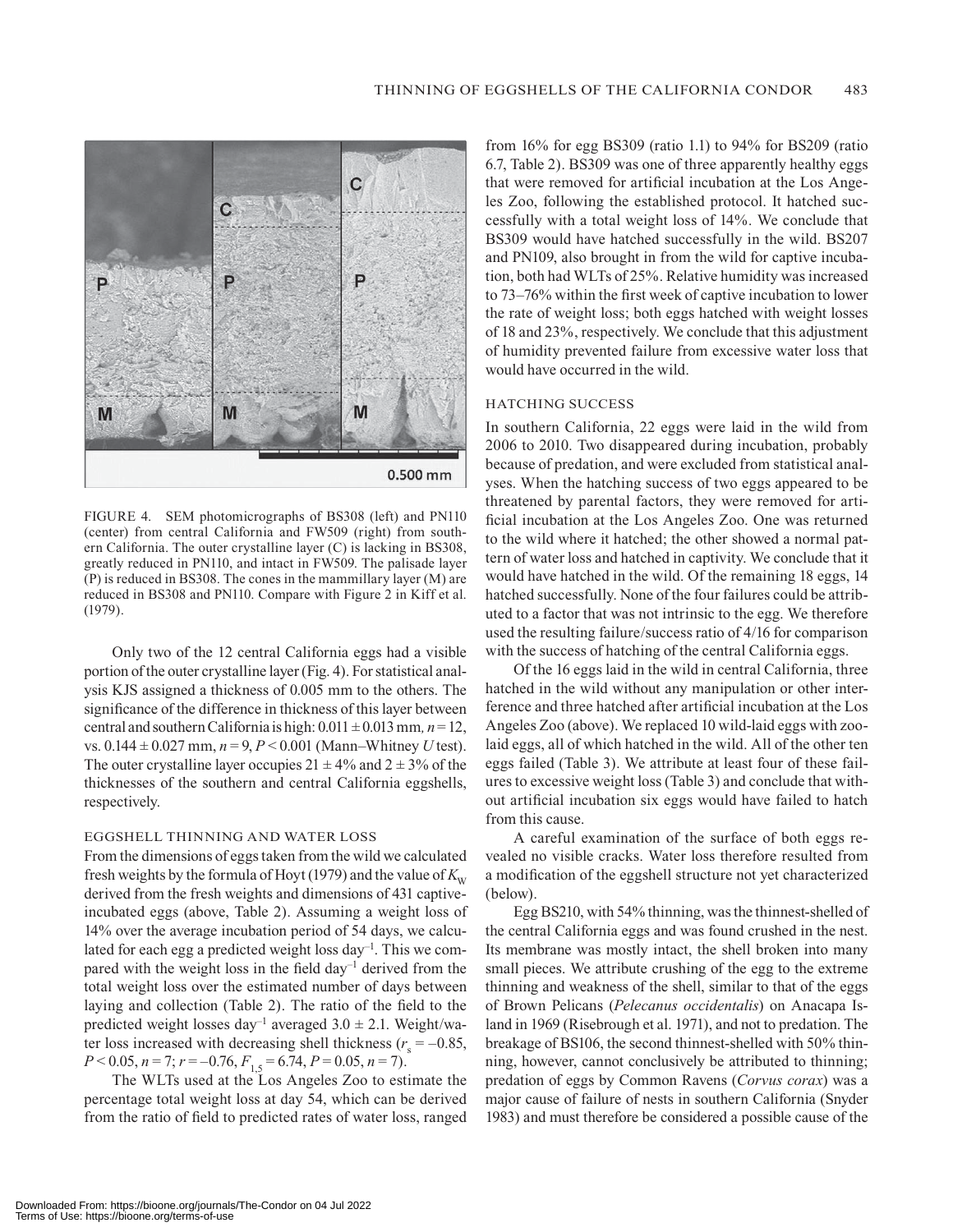| Egg identity | Success/failure; comments                                                                                                                   | Cause of failure                                  |
|--------------|---------------------------------------------------------------------------------------------------------------------------------------------|---------------------------------------------------|
| <b>BS106</b> | Failure; shell fragment recovered, unknown<br>fertility and weight reduction                                                                | Shell thinning or predation                       |
| <b>BS107</b> | Failure; abnormal shape <sup>a</sup> , decomposition,<br>unknown fertility                                                                  | Undetermined <sup>b</sup>                         |
| <b>BS109</b> | Failure; abnormal shape <sup>a</sup> , embryonic death at<br>mid-development H & H $c$ stage 27, abnormal<br>gas bubble in albumen          | Undetermined <sup>b</sup>                         |
| <b>BS207</b> | Successful captive hatch; artificially incu-<br>bated at elevated humidity; WLT 25.2                                                        | Excessive weight loss; failure if<br>left in wild |
| <b>BS309</b> | Successful captive hatch after artificial incu-<br>bation; WLT 15.2                                                                         |                                                   |
| <b>BS310</b> | Failure during early incubation, no egg or<br>egg fragments recovered                                                                       | Undetermined <sup>e</sup>                         |
| <b>BS208</b> | Failure: embryonic death at mid-to-late<br>development, H & H stage 39-40;<br>abnormally large air cell, advanced state of<br>decomposition | Excessive weight loss                             |
| <b>BS210</b> | Failure; crushed egg recovered from nest,<br>54% shell thinning                                                                             | Extreme shell thinning                            |
| <b>BS308</b> | Failure: embryonic death at mid-develop-<br>ment, H & H stage 37, large air cell, high<br>weight/water loss; WLT 44.7                       | Excessive weight loss                             |
| <b>BS209</b> | Failure: decomposition, unknown fertility,<br>high weight/water loss. WLT 94.4                                                              | Excessive weight loss                             |
| <b>BS110</b> | Failure: embryonic death at mid-develop-<br>ment, H & H stage 27, high weight/water<br>loss; WLT 69.7                                       | Excessive weight loss                             |
| <b>BS108</b> | Successful wild hatch                                                                                                                       |                                                   |
| PN109        | Successful captive hatch; artificially incu-<br>bated at elevated humidity; WLT 25.2                                                        | Excessive weight loss, failure if<br>left in wild |
| <b>BS409</b> | Successful wild hatch                                                                                                                       |                                                   |
| <b>PN210</b> | Successful wild hatch                                                                                                                       |                                                   |
| <b>PN110</b> | Failure: embryonic death at early develop-<br>ment, H & H stage 7-12; WLT 18.4                                                              | Undeterminedf                                     |

TABLE 3. Success and failure of hatching of eggs of California Condors reintroduced to central California, 2006–2010.

a Curvature less on one side.

<sup>b</sup>Absence of outer crystalline layer may have facilitated entry of bacteria.

c Hamburger and Hamilton (1951).

dExcessive water loss, a possible cause, could not be determined because of the abnormal shape of the egg. e Predation or egg breakage because of thinning are possible causes.

f Natural cause or unidentified contaminant.

breakage of BS106. In both cases the nest site was abruptly abandoned by the pair following egg breakage early in the incubation period. Egg breakage, whether by crushing or from predation, is therefore a plausible explanation for the sudden abandonment of the nest site of pair 168/208 in 2010 (Table 1). The failure of BS107, with undetermined fertility and decomposed contents, may have resulted from entry of bacteria in the absence of an outer crystalline layer. None of the failures could with certainty be attributed to an extrinsic factor such as predation. The ratio of failure to success would therefore be 8/3 if the artificially incubated eggs, the apparent failure of BS310 from undetermined cause, and BS106, the nesting from which only the fragment of the shell was recovered, are not included, 10/4 if the three artificially incubated eggs are added, and 12/4 if all nestings are included. The probability that any of these ratios can be considered to be from the same distribution as the ratio of 4/16 from the southern California nestings is <0.001 (two-tailed Fisher exact test). In addition to the four demonstrated and two hypothetical failures caused by weight losses associated with thinning, breakage associated with thinning accounted for at least one and up to three additional failures. Thinning may also have facilitated entry of bacteria into an egg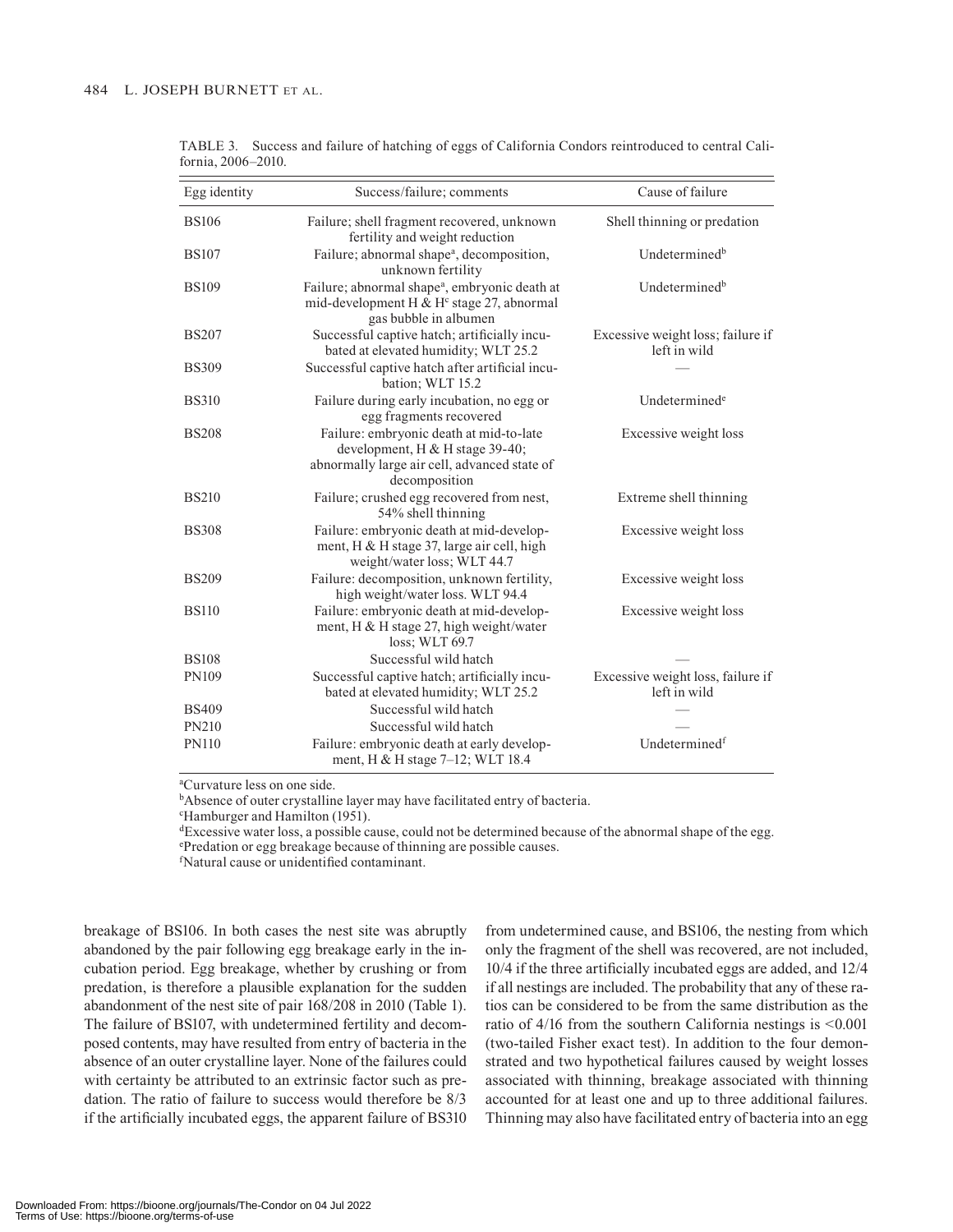

FIGURE 5. Observed feedings on non-proffered carcasses of terrestrial mammals, California sea lions, and other marine mammals by California Condors from 1999 through 2010.

that failed. Without manipulation, therefore, thinning would have caused at least seven failures and up to 10 or even 11 of the 12 failures.

# FEEDINGS ON MARINE MAMMAL CARCASSES

From 1999 to 2010, in addition to the continuing use of the proffered food supply, we documented feedings on 83 marine and 23 terrestrial nonproffered mammal carcasses (Fig. 5). Carcasses of California sea lions constituted 84% of the marine-mammal carcasses fed upon by condors, 93% of which were at Grimes Point. Other identified marine-mammal carcasses included those of two gray whales (*Eschrichtius robustus*) and a southern sea otter (*Enhydra lutris nereis*). Terrestrial mammals included the mule deer (*Odocoileus hemionus*), tule elk (*Cervus canadensis nannodes*), domestic animals (cattle, horse, and cat), ringtail (*Bassariscus astutus*), and northern raccoon (*Procyon lotor*). In 2002, condors fed on 10 deer carcasses, accounting for most of the carcasses other than sea lions in that year (Fig. 5), but thereafter deer carcasses were much less common. Feeding on nonproffered carcasses was highest in 2009, when condors fed on the carcasses of 28 sea lions (Fig. 5) at Grimes Point.

#### DISCUSSION

Our findings appear to be inconsistent with the conclusion of Snyder and Meretsky (2003) that a reduced thickness of California Condor eggshells is an association with smaller eggs rather than an effect of an environmental factor. We have, however, demonstrated very significant differences in both eggshell thickness and structure between recent eggs laid in central and southern California; we now show that there is no relationship between eggshell thinning of the central California eggs and egg size.

The mean shell thickness of eggs laid in central California from 2006 to 2010,  $0.46 \pm 0.08$  mm, is equivalent to  $0.45 \pm 0.07$  mm, the mean thickness of shell fragments recovered from 13 condor nests in southern California from the 1960s through 1973 (Kiff et al. 1979); we subtracted 0.10 mm from each of the values published by Kiff et al. (1979) to obtain estimates of thickness without membrane. These means are 33 and 35% lower than the mean shell thickness of  $0.69 \pm 0.05$  mm of seven eggs laid before 1944 (Kiff et al. 1979). The mean shell thickness of eggs laid in the wild in southern California from 2007 to 2009,  $0.70 \pm 0.05$  mm, is equivalent to the mean of eggs laid before 1944 and may therefore be considered "normal."

One outlier eliminated, the average shell thickness of 30 eggs laid in the wild in the 1980s was  $0.61 \pm 0.10$  mm (Snyder and Meretsky 2003), 12% lower than the pre-1944 mean of Kiff et al. (1979). Twenty six of these eggs were produced by only three females, the Santa Barbara female, TAMA, and AC8 (Adult Condor 8) (studbook numbers 10, 11, and 12, respectively, designated by Snyder and Meretsky (2003) as SBF, CCF, and SSF. An additional egg reported by Snyder and Meretsky (2003) to have been laid in 1980 by AC8 is attributed by the studbook (Mace 2010) only to a "wild" female and is not included. In this sample, a high variability of shell thickness was associated with variation in egg size among individual females. The mean shell thickness of the eggs laid by TAMA  $(0.77 \pm .06 \text{ mm}, n = 8)$ , was 12% higher than the pre-1944 mean and 54% higher than the mean shell thickness of eggs laid by AC8 in the wild in the 1980s  $(0.50 \pm 0.04 \text{ mm}, n = 8)$ . The mean shell thickness of eggs of the Santa Barbara female was intermediate  $(0.60 \pm 0.04 \text{ mm}, n = 10)$ , Snyder and Meretsky 2003).

Sixteen of these eggs laid in the wild in the 1980s were removed for artificial incubation. The fresh weights of eggs of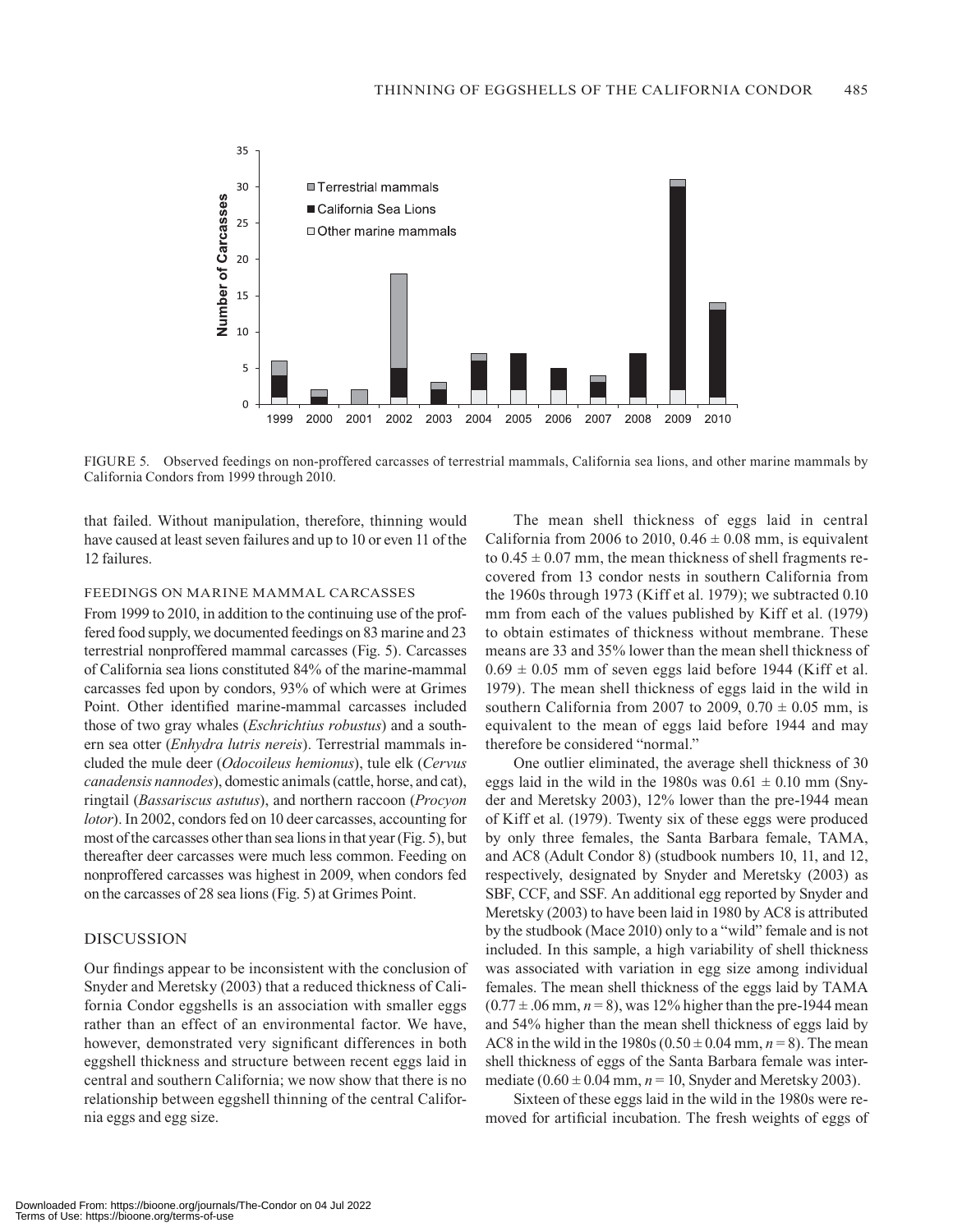

FIGURE 6. Relationship and lack of relationship between measured or calculated fresh egg mass and eggshell thickness (without membranes) of eggs of California Condors in southern California in the 1980s and in southern and central California 2007–2010. Eggs from the 1980s shown as black symbols (AC8, triangles; Santa Barbara female, squares; CVF [studbook number 8], diamond; TAMA, circles, Snyder and Meretsky 2003). Eight eggs from central California 2007–2010 shown as white circles; eggs BS107 and BS109 are excluded because of their abnormal shape. Mean and range of thicknesses of nine southern California eggs 2007–2009 shown as vertical line, egg masses not available.

AC8, the Santa Barbara female, and TAMA also varied widely, averaging  $220.9 \pm 12.0$  ( $n = 4$ ),  $261.2 \pm 10.6$  ( $n = 6$ ), and  $294.3 \pm 10.6$ 4.2 ( $n = 5$ ) g, respectively. In this sample, the correlation between fresh weight and thickness was highly significant (*r* = 0.90, *P* < 0.001, *n* = 16, Snyder and Meretsky 2003, Fig. 6). However, without supporting evidence, Snyder and Meretsky (2003) furthermore concluded that all variation in shell thickness of condor eggs, including all eggs laid in the 1960s for which no size data are available, is a consequence of variation in egg size.

This conclusion of Snyder and Meretsky discounts the major changes in eggshell structure that were characteristic of the eggs from the 1960s and that is a prominent feature of the recent central California eggs. Snyder and Meretsky (2003) attributed an absent or a reduced outer crystalline layer of at least two of "three especially thin shells of the 1980s and 1960s" to "nutritional stress." One of these from the 1980s is clearly an outlier (RWR, unpubl. data); no supporting evidence is provided for another egg from either decade. The SEM photomicrographs of four condor eggshells from the 1960s show no outer crystalline layer at all in two and a reduced layer in the other two (Kiff et al. 1979). Similarly, as reported above, ten of the 12 central California eggs had no outer crystalline layer, which was present

but reduced in the other two eggs with thicker eggshells, and which was well defined in the shells of all of the southern California eggs (Figs. 3, 4). Nutritional stress has not been documented or suspected in the central California population and cannot be considered to be a cause of the structural changes without supporting evidence.

From 2006 to 2010, the fresh weights of the central California eggs, calculated from their dimensions with the  $K_w$  value of 0.000564 (above), averaged 277.6 ± 17.0 g, *n* = 8 (Table 2); the range of values was 260.9–310.8, in the middle and upper range of the fresh weights of the eggs laid in the 1980s and heavier than all of the eggs laid by AC8 in the wild in the 1980s. This value of  $K_w$  is identical to that derived by Snyder and Meretsky (2003) from the 16 eggs removed from the wild in the 1980s. Comparison of the shell thicknesses and the fresh weights of both the eggs of the 1980s and the eggs from central California, 2006–2010 (Fig. 6), clearly shows that the reduction of shell thickness of the central California eggs is associated with a factor other than egg size. Snyder and Meretsky (2003) failed to distinguish thinning induced by an environmental factor such as DDE from the naturally thinner eggshells of smaller eggs of a species with a wide range of egg sizes.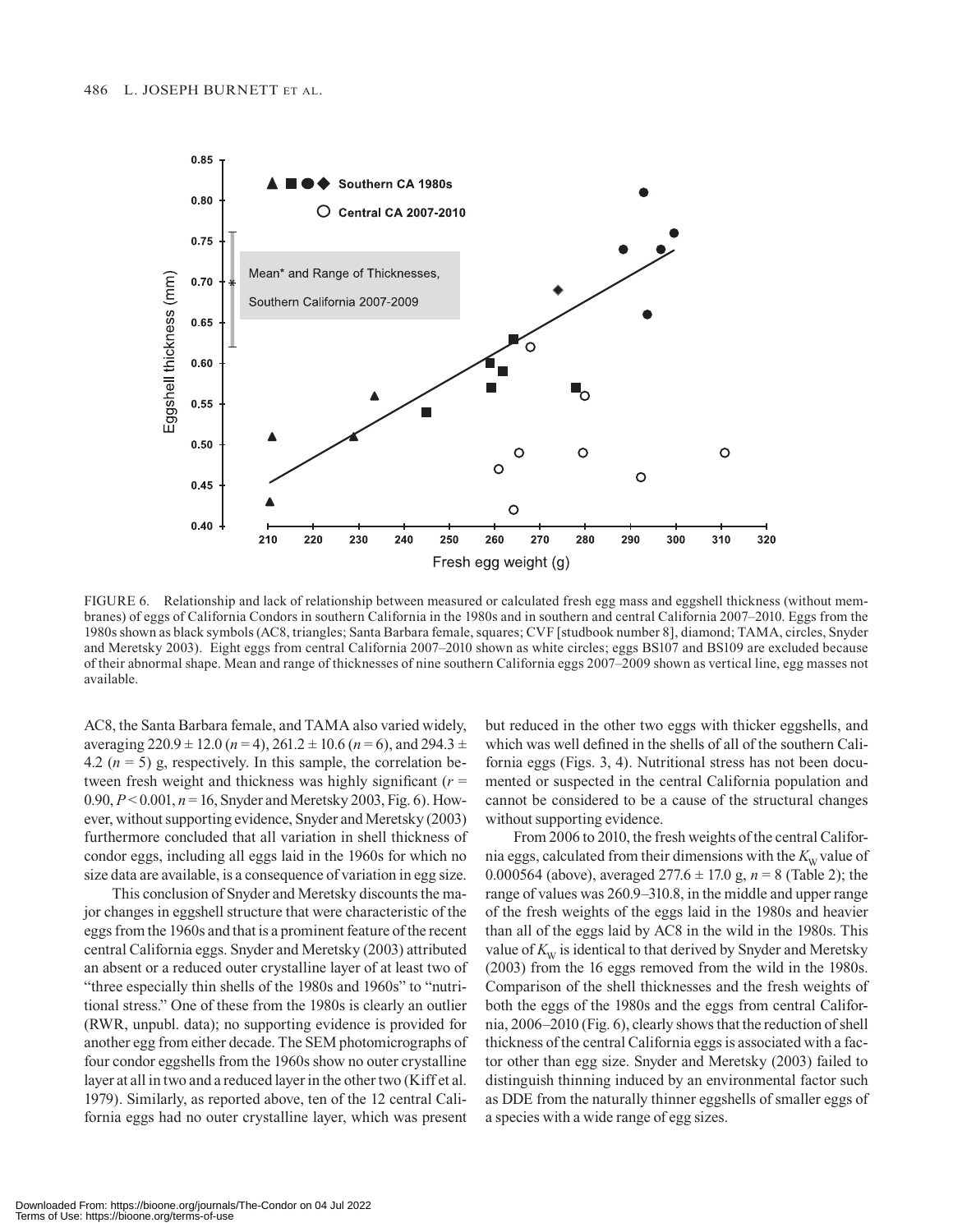Beginning in 1947, the weight and thickness of eggshells of the Peregrine Falcon (*Falco peregrinus*) were reduced in both Great Britain and North America (Ratcliffe 1967, Hickey and Anderson 1968). Eggshell thinning has since been documented in a large number of avian species (L. F. Kiff, unpubl. data). A review by Risebrough (1986) of all experimental and field studies of eggshell thinning up to that time concluded that only DDE could account for the thinning and that a contribution by any other factor, including one or more organic contaminants, would at most be minor. An update of this review, including a review of all California Condor data, has reached the same conclusion and specifically concluded that thinning of the eggshells of the central California birds is caused by DDE in their diet (RWR and L.F. Kiff unpublished).

Concentrations of DDE in five failed eggs ranged from 170 to 500 parts per million lipid weight (D. Crane, K. Regalado, LJB, and RWR, unpubl. data), levels associated with reproductive failures of other species, including the Bald Eagle (*Haliaeetus leucocephalus*; Wiemeyer et al. 1984, 1993). The sample size and the ranges of DDE concentrations and of thicknesses, however, are as yet insufficient to determine the relationship between DDE and thickness. A significant negative correlation between shell thickness and DDE concentration, however, has been demonstrated in many other species (Risebrough 1986), including Brown Pelicans on Anacapa Island and other west coast and Florida colonies in 1969 (Risebrough 1972, Schreiber and Risebrough 1972). Shell thinning and/or structural abnormalities associated with high concentrations of DDE have been well documented in other species in the Southern California Bight, including the Double-crested Cormorant (*Phalacrocorax auritus*; Gress et al. 1973), Bald Eagle (Bland 1990), Ashy Storm-Petrel (*Oceanodroma homochroa*; Carter et al. 2008), and Peregrine Falcon (Latta 2012).

Egg breakage has been the conspicuous and best documented effect of eggshell thinning (Ratcliffe 1958, Risebrough et al. 1971) and has been assumed hypothetically to be the principal effect of DDE on condors (Snyder 1983). At most only three of the failures to date in central California were caused by breakage of eggs, two with extreme shell thinning on the order of 50% (Table 1). Embryonic mortality associated with the PCBs and related compounds was a principal cause of failures of hatching of fish-eating birds in the Great Lakes (Gilbertson et al. 1991). Concentrations of PCBs in the central California eggs measured to date, however, have been below threshold levels of effect (D. Crane, K. Regalado, and RWR, unpubl. data). During artificial incubation, rates of water loss from thinner-shelled Peregrine Falcon eggs laid in the wild were higher but variable; successful hatching was dependent on regulation of the rate of water loss (Linthicum et al. 1994). Survival and growth of California Condor embryos and chicks during artificial incubation and brooding is also highly dependent on the rate of water/weight loss (D. Ciani, M. Clark, C. David, and J. Theule, unpubl. data).

Our demonstration that failure to hatch is significantly correlated with rate of water loss during incubation in the wild is consistent with these observations.

Water loss associated with eggshell thinning, however, has apparently yet to be shown to cause death of early avian embryos such as the embryo of PN110. Residues of antibiotics in the stillborn dairy calves that are routinely supplied as lead-free supplemental food are a possible cause yet to be investigated. Fluoroquinolone antibiotics have been detected in vultures breeding in Spain and have been linked with failure of eggs to hatch and with deaths of chicks of the Bearded Vulture (*Gypaetus barbatus*). All of four dead nestlings and three of five embryos in unhatched eggs contained from two to six veterinary drugs. Major histopathological lesions, including glomerulonephritis and/or glomerulonephrosis, were observed in the kidneys of all nestlings with fluoroquinolones. All nestlings with fluoroquinolones also showed lesions of the joints, including arthritis and/or arthrosis of the long bones' articulations, as well as massive osseous stroma of the spongeous bones (Lemus et al. 2008, 2009, Blanco and Lemus 2010). Comparable studies have not yet been undertaken in North America.

The carcasses of sea lions and lesser numbers of other marine mammals are the only component of the condor's diet in central California that is not present in the diet of those in interior southern California and must therefore be associated with the thinning. California sea lions rarely breed north of San Miguel Island in southern California (Peterson and Bartholomew 1967) but have recently done so on the Grimes Point beach and on the Farallon Islands (R. L. Delong, pers. comm.). Adult male sea lions from the Channel Island colonies migrate north after the breeding season to northern California, Oregon, Washington, and British Columbia (R. L. Delong, pers. comm.). Adult females from San Miguel Island alternate marine foraging trips and terrestrial nursing of the pup for up to 11 months of each year, foraging along the central California coast from Point Conception to Monterey (Melin 2002, Melin et al. 2008). Along the central California coast strandings of adult females are more frequent during El Niño events (Gulland 2000, Greig et al. 2005). Except for the occasional local births, all of the California sea lions available to condors in central California have spent at least a portion of their lives in the highly contaminated Southern California Bight. Northward movements of the sea lions thereby provide a vehicle of transport of DDE and other contaminants to condors in central California.

In the early 1970s, exceptionally high concentrations of the totals of the several DDT compounds (ΣDDTs), principally DDE, were recorded in the blubber and tissues of California sea lions in both southern and central California (Le Boeuf and Bonnell 1971, Delong et al. 1973, Gilmartin et al. 1976). Le Boeuf and Bonnell (1971) reported an arithmetic mean concentration of 1452 parts per million (ppm) lipid weight of total DDTs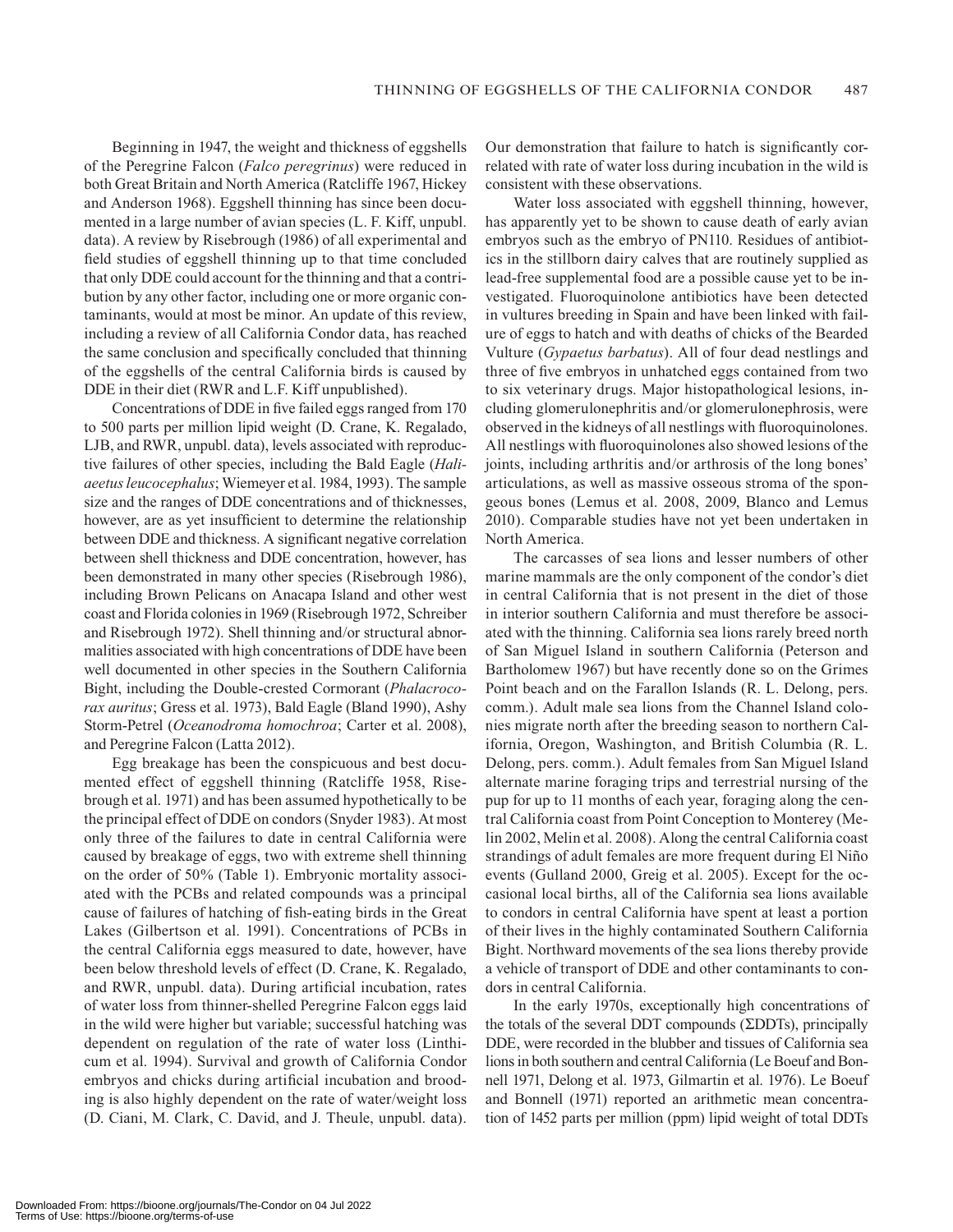in the blubber of 25 animals, mostly males. Lieberg-Clark et al. (1995) reported a geometric mean concentration of 5.0 ppm wet weight in the blubber of seven male sea lions stranded in central California 1988–1992, 150 times lower than concentrations recorded 20 years earlier. A variable not taken into account, however, was the relative amount of exposure of each group to the higher levels of contamination in the Southern California Bight. The mean concentration of ΣDDTs in the blubber of 92 California sea lions stranded in the Southern California Bight from 1994 through 2006 was 594 ppm (Blasius and Goodmanlowe 2008). Their sample consisted of pups, yearlings, subadults, and adults of both sexes with a wide range of lipid content. In their sample, on a lipid-weight basis, concentrations of organochlorines were higher in adult males than in adult females by a factor of 18; the mean concentration of ΣDDTs in the blubber of five males was 2270 ppm. These data are sufficient to support the conclusion, still to be fully confirmed, that the condors ingest an amount of DDE in carcasses of sea lions sufficient to induce the eggshell thinning we report here.

The Southern California Bight has experienced the world's highest level of coastal DDE/DDT contamination. The National Mussel Watch Program (Goldberg et al. 1978, Farrington et al. 1983) determined that contamination of the Southern California Bight by ΣDDTs in the 1970s exceeded by an order of magnitude or more that of any other coastal environment in the USA; a review of the global literature indicated that this comparison applied also to the rest of the world (RWR, unpubl. data). The contamination was first documented in 1965 when high concentrations of ΣDDTs were recorded in northern anchovies (*Engraulis mordax*) from Los Angeles Harbor (Risebrough et al. 1966, Risebrough 1969). In 1969, the arithmetic mean concentration of DDE in 65 crushed and broken eggs of Brown Pelicans on Anacapa Island was 1176 ppm lipid weight and the average reduction in shell thickness was 44% (Risebrough et al. 1971, Risebrough 1972). In the absence of any evidence that the DDT contamination resulted from domestic, public health, or agricultural uses, the Los Angeles County Sanitation Districts searched for a source among the industries discharging into their wastewater-treatment system and tracked the contamination to the Montrose Chemical Corporation, then the world's largest manufacturer of DDT. Complying with a directive issued by the sanitation districts in 1970, the Montrose Corporation began measures to end the discharges, which terminated in 1971 (Carry and Redner 1970, Redner and Payne 1971). DDE contamination of the local marine environment began to decline immediately. By the mid-1970s the average shell thickness of Brown Pelican eggs had increased and thicker-shelled eggs were hatching (Anderson et al. 1975). Monitoring of California mussels (*Mytilus californianus*) showed that the decline continued through the 1970s (Risebrough et al. 1980), justifying an attempt to reintroduce Bald Eagles to Santa Catalina Island in the Southern California Bight.

That program began in 1980 (Garcelon et al. 1989). The first egg in 1987 and a second in 1988 broke soon after being laid; thereafter all eggs were removed as soon as possible for artificial incubation. Hatchlings were later returned to the wild to be raised by their natural parents. In 2007, four eggs were left in the nests and successfully hatched without human assistance (Sharpe 2008). In 2008, six chicks hatched in five wild nests (Sharpe 2009). There were six known attempts at nesting on Santa Catalina Island in 2009; eggs were left in all. One failed, but a total of eight chicks hatched and fledged successfully from the other five nests (Sharpe 2010). Productivity therefore is now in the range typical of healthy Bald Eagle populations (Sprunt 1969). On the basis of both the well-established relationship between depressed productivity and DDE concentrations in unhatched eggs (Wiemeyer et al. 1984, 1993, Nisbet 1989, Nisbet and Risebrough 1994) and of DDE concentrations in unhatched eggs from Santa Catalina Island from 1987 to 2007 (D. K. Garcelon and P. Sharpe, unpubl. data), DDE levels fell by a factor of 2–3 in the food web supporting the Bald Eagles on the Channel Islands over the 20 years from 1987 to 2007.

Although many of A. S. Taylor's accounts of the condor in Monterey County in the mid-1850s (Taylor 1859a, b) are second hand and lack credibility (Harris 1941), we give credence to his reports in 1859 of many condors feeding on the carcasses of sea lions killed for their oil and of condors feeding on the carcass of a whale (Taylor 1859b). Carcasses of the California sea lion*,* northern elephant seal (*Mirounga angustirostris*), harbor seal (*Phoca vitulina*), several species of whales, and other marine mammals were surely significant historical sources of food for condors along the coast, particularly after the extinction of the Pleistocene megafauna (Koford 1953), until populations were decimated by commercial overharvesting after the arrival of Europeans. Moreover, collagen in the bones of ten condors trapped in the Rancho La Brea tar pits during the Pleistocene contained a marine component (Chamberlain et al. 2005), indicating that condors in coastal areas at that time were exploiting both marine and terrestrial food sources. Koford (1953) and Collins et al. (2000) reported finding shells of marine mollusks at nest sites, indicating that condors had been recently foraging on the coast. In his *Ornithology of California*, Cooper (1870) wrote that condors had been reported feeding on dead seals and whales, but he had not observed many "Californian Vultures" along the coast, noting that at that time condors were "most abundant in the hot interior valleys of California, where the large herds of cattle furnish an abundance of food". Twenty years later, however, he wrote (Cooper 1890) that since 1855 he had "seen fewer every year …in localities the most suitable for them." He attributed the decline in part to the poisoning of carcasses, in part to indiscriminate opportunistic shooting, and in part to "the much less abundance of cattle, sheep, etc.… where grazing is giving way to agriculture and fruit-raising."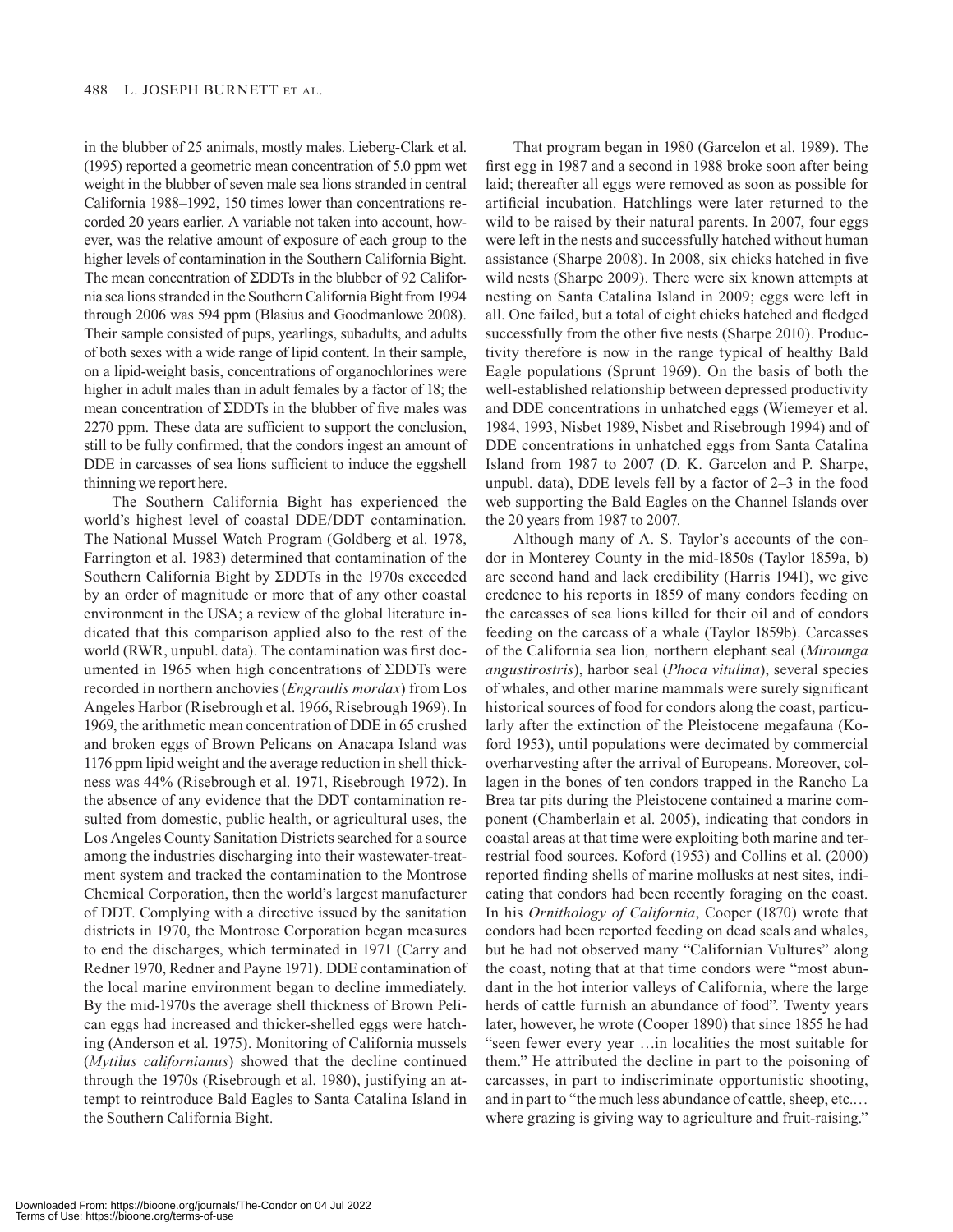He was apparently the first ornithologist to relate the condor's distribution to the abundance and availability of food. There are now many fewer carcasses of livestock and of native ungulates available to condors, but the recovery of marine mammal populations has restored a traditional food source in protected areas of the coast of western North America, assuring a dependable food supply in the foreseeable future.

Since the food web that supports the Bald Eagles of the Southern California Bight and the species previously affected by eggshell thinning also supports the sea lions that provide carcasses for the condors in central California, we predict that the condors' DDE accumulation will continue the decline observed in the Southern California Bight over the past 41 years. We therefore also predict that eggshell thickness and productivity of the central California condors will increase to normal levels but at a rate that cannot be estimated with any certainty at this time.

We shall continue, however, the current intensive management program in both central and southern California until we have shown that exposure to fragments of lead ammunition in nonproffered carcasses (Sorenson and Burnett 2007) is at a level that does not threaten the self-sustaining status of a future population.

#### ACKNOWLEDGMENTS

Over the years, many individuals contributed to the success of the Big Sur condor project, and we are very appreciative of their efforts. We are particularly grateful to Ventana Wildlife Society biologists Mike Tyner and Sayre Flannagan for their dedication and recognize their many hours locating and monitoring nest sites in Big Sur. We thank Robert Brownell, René Corado, Robert Delong, Gavin Emmons, Daniel George, Jesse Grantham, Linnea Hall, Janet Hamber, James Hart, Marti Jenkins, Matthew Johnson, Jessica Koning, Jonathan Krupp, Brian Latta, Guangwei Min, Allan Mee, David Moen, Mark Readdie, Bruce Rideout, Peter Sharpe, Scott Scherbinski, Mike Stake, Sam Sumida, Alacia Welch, Amy Wells, and Chris West for their invaluable help, assistance and participation. We thank our own respective institutions and our many partners for their assistance, particularly the National Park Service, the Oregon Zoo, The Peregrine Fund, San Diego Zoo Global, Los Angeles Zoo and Botanical Gardens, California Department of Fish and Game, U.S. Forest Service, and California State Parks. Financial support for this study was provided by the Fluke Foundation, Oregon Zoo Foundation, Newman's Own Foundation, Mountain Tools, and by our respective institutions. We thank L. F. Kiff and two anonymous reviewers for constructive comments. Last, we gratefully acknowledge the financial support provided the Big Sur condor project by William R. Hearst III, Kinnoull Foundation, Ludwick Family Foundation, National Fish and Wildlife Foundation, National Geographic Expedition Council, Pacific Gas and Electric Company, David and Lucile Packard Foundation, George B. Storer Foundation, Sylvanus Charitable Trust, Sydney S. Byers Charitable Trust, Ruth Smart Foundation, Dean Witter Foundation, Wendy P. McCaw Foundation, National Park Service, Natural Encounters Conservation Fund, U.S. Fish and Wildlife Service, and Will and Jada Smith Family Foundation.

Electronic copies of references preceded by "\*\*" are available for public distribution from The Peregrine Fund Research Library, library@peregrinefund.org; we thank The Peregrine Fund for providing this facility.

We dedicate this contribution to the memory of Mike Tyner.

# LITERATURE CITED

- ANDERSON, D. W., J. R. JEHL JR., R. W. RISEBROUGH, L. A. WOODS JR., L. R. DEWEESE, AND W. G. EDGECOMB. 1975. Brown Pelicans: improved reproduction off the southern California coast. Science 190:806–808.
- BEWERSDORF, J., A. EGNER, AND S. W. HELL. 2006. 4Pi Microscopy, p. 561–570. *In* J. Pawley [ED.], Handbook of biological confocal microscopy, 3rd ed. Springer, New York.
- BLANCO, G., AND J. A. LEMUS [ONLINE]. 2010. Livestock drugs and disease: the fatal combination behind breeding failure in endangered Bearded Vultures. <http://www.plosone.org/article/info%3A doi%2F10.1371%2Fjournal.pone.0014163>.
- \*\*BLAND, D. 1990. The relationship of organic and inorganic components of eggshells to DDE content in eggs of California Brown Pelicans and Bald Eagles. M.Sc. thesis, University of California, Santa Cruz, CA.
- BLASIUS, M. E., AND G. D. GOODMANLOWE. 2008. Contaminants still high in top-level carnivores in the Southern California Bight: levels of DDT and PCBs in resident and transient pinnipeds. Marine Pollution Bulletin 56:1973–1982.
- \*\*CARRY, C. W., AND J. A. REDNER. 1970. Pesticides and heavy metals: progress report, December, 1970. County Sanitation Districts of Los Angeles County, P.O. Box 4998, Whittier, CA 90607.
- CARTER, H. L., J. L. LEE, D. WELSH, AND D. W. ANDERSON [ONLINE]. 2008. Organochlorine contaminants in Ashy Storm-Petrel eggs from Santa Cruz Island, California, in 1992–2008: preliminary findings. <http://www.montroserestoration.gov/wp-content/uploads/ 2011/08/ASSP\_preliminary\_report\_2007.pdf> (25 September 2012).
- CHAMBERLAIN, C. P., J. R. WALDBAUER, K. FOX-DOBBS, S. D. NEW-SOME, P. L. KOCH, D. R. SMITH, M. E. CHURCH, S. D. CHAMBER-LAIN, K. J. SORENSON, AND R. RISEBROUGH. 2005. Pleistocene to recent dietary shifts in California Condors. Proceedings of the National Academy of Sciences USA 102:16707–16711.
- COLLINS, P. W., N. F. R. SNYDER, AND S. D. EMSLIE. 2000. Faunal remains in California Condor nest caves. Condor 102:222–227.
- \*\*COOPER, J. G. 1870. Ornithology. Volume I: land birds. State Geological Survey of California, Sacramento, CA.
- \*\*COOPER, J. G. 1890. A doomed bird. Zoe 1:248–249.
- DELONG, R., W. G. GILMARTIN, AND J. G. SIMPSON. 1973. Premature births in California sea lions: association with high organochlorine pollutant residue levels. Science 181:1168–1170.
- FARRINGTON, J. W., E. D. GOLDBERG, R. W. RISEBROUGH, J. H. MAR-TIN, AND V. T. BOWEN. 1983. U.S. "Mussel Watch" 1976–1978: an overview of the trace metal, DDE, PCB, hydrocarbon and artificial radionuclide data. Environmental Science and Technology 17:490–496.
- \*\*GARCELON, D. K., R. W. RISEBROUGH, W. M. JARMAN, A. B. CHAR-TRAND, AND E. E. LITTRELL. 1989. Accumulation of DDE by Bald Eagles *Haliaeetus leucocephalus* reintroduced to Santa Catalina Island in southern California, p. 491–494. *In* B.-U. Meyburg and R. D. Chancellor [EDS.], Raptors in the modern world. World Working Group on Birds of Prey and Owls, Berlin.
- GILBERTSON, M., T. KUBIAK, J. LUDWIG, AND G. FOX. 1991. Great Lakes embryo mortality, edema, and deformities syndrome (GLEMEDS) in colonial fish-eating birds: similarity to chickedema disease. Journal of Toxicology and Environmental Health 33:455–520.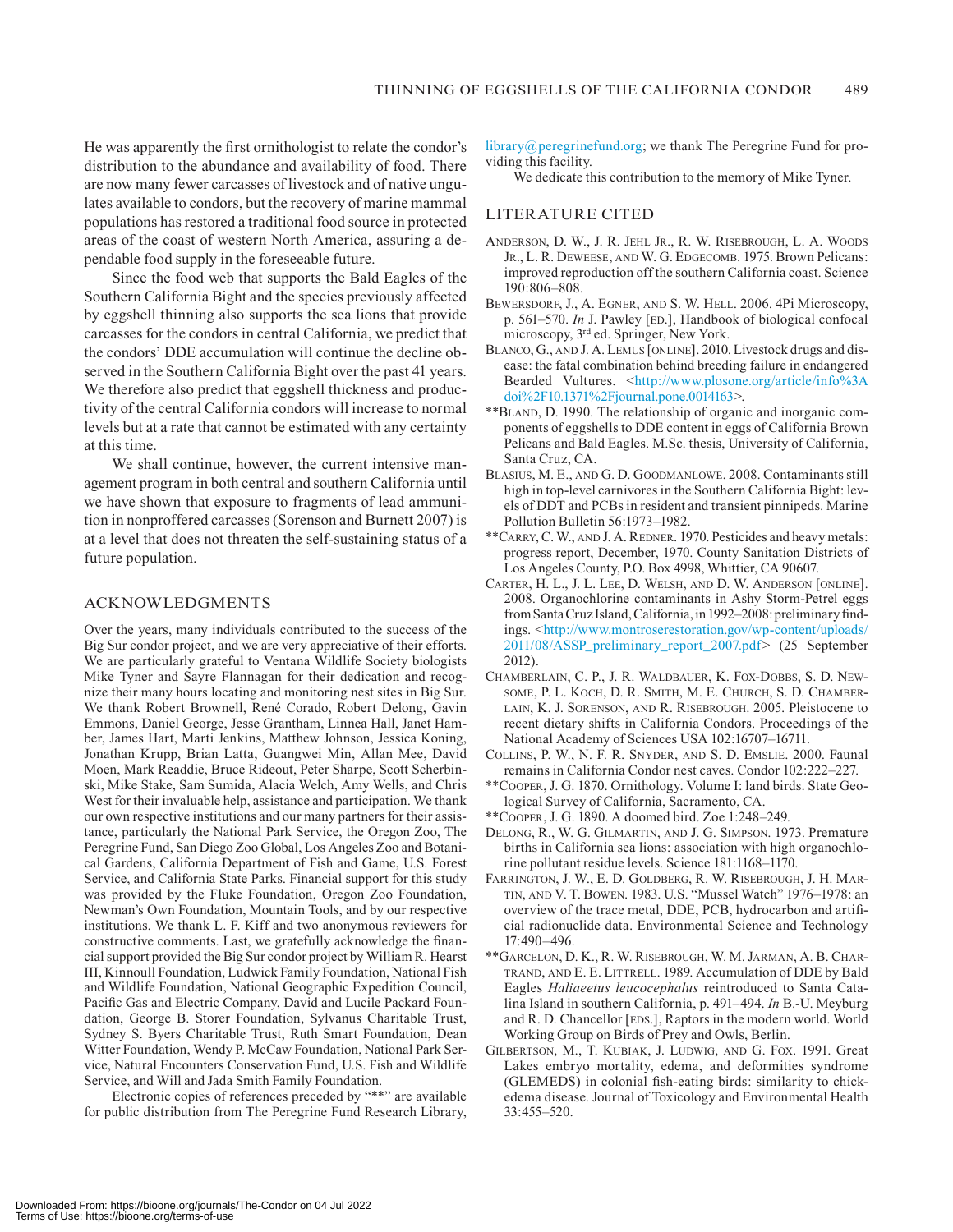- GILMARTIN, W. G., R. L. DELONG, A. W. SMITH, J. C. SWEENEY, B. W. DE LAPPE, R. W. RISEBROUGH, L. A. GRINER, M. D. DAILEY, AND D. B. PEAKALL. 1976. Premature parturition in the California sea lion. Journal of Wildlife Diseases 12:104–115.
- GOLDBERG, E. D., V. T. BOWEN, J. W. FARRINGTON, G. HARVEY, J. H. MARTIN, P. L. PARKER, R. W. RISEBROUGH, W. ROBERT-SON, E. SCHNEIDER, AND E. GAMBLE. 1978. The Mussel Watch. Environmental Conservation 5:1–25.
- GRANTHAM, J. 2007. Reintroduction of California Condors into their historic range: the recovery program in California, p. 123–138. *In* A. Mee and L. S. Hall [EDS.], California Condors in the 21st Century. Series in Ornithology 2.
- GREIG, D. J., F. M. D. GULLAND, AND C. KREUDER. 2005. A decade of live California sea lion (*Zalophus californianus*) strandings along the central California coast: causes and trends, 1991–2000. Aquatic Mammals 31:11–22.
- GRESS, F., R. W. RISEBROUGH, D. W. ANDERSON, L. F. KIFF, AND J. R. JEHL, JR. 1973. Reproductive failures of Double-crested Cormorants in southern California and Baja California. Wilson Bulletin 85:197–208.
- GRINNELL, J. 1932. Archibald Menzies, first collector of California birds. Condor 34:243–252.
- GULLAND, F. [ONLINE]. 2000. Domoic acid toxicity in California sea lions (*Zalophus californianus*) stranded along the central California coast, May–October 1998. Report to the National Marine Fisheries Service Working Group on unusual marine mammal mortality events. U.S. Department of Commerce, NOAA Technical Memorandum NMFS-OPR-17. <http://www.nmfs.noaa. gov/pr/pdfs/health/domoic\_acid\_california.pdf> (25 September 2012).
- HAMBURGER, V., AND H. L. HAMILTON. 1951. A series of normal stages in the development of the chick embryo. Journal of Morphology 88:49–92.
- HARRIS, H. 1941. The annals of *Gymnogyps* to 1900. Condor 43:  $3 - 57$ .
- HICKEY, J. J., AND D. W. ANDERSON. 1968. Chlorinated hydrocarbons and eggshell changes in raptorial and fish-eating birds. Science 162:271–273.
- HOYT, D. F. 1979. Practical methods of estimating volume and fresh weight of bird eggs. Auk 96:73–77.
- JOHNSON, R. R. 1992. Elementary statistics, 6<sup>th</sup> ed. PWS-Kent, Boston.
- \*\*KASIELKE, S. 2007. Incubation of eggs, p. 39–54. *In* L. J. Gage and R. S. Duerr [EDS.], Hand-rearing birds. Blackwell, Ames, IA.
- \*\*KIFF, L. 2000. The California Condor recovery program, p. 307– 319. *In* R. D. Chancellor and B.-U. Meyburg [EDS.], Raptors at risk. Hancock House, Surrey, B.C., Canada.
- KIFF, L. F., D. B. PEAKALL, AND S. R. WILBUR. 1979. Recent changes in California Condor eggshells. Condor 81:166–172.
- KOFORD, C. B. 1953. The California Condor. National Audubon Society Research Report 4.
- LATTA, B. C. [ONLINE]. 2012. 2007 Channel Islands Peregrine Falcon study, final report. Report to U.S. Fish and Wildlife Service, Carlsbad, CA, project 9820002. <http://www.montroserestoration.gov/ wp-content/uploads/2012/06/2007-Channel-Islands-Peregrine-Falcon-Study-Final-Report.pdf> (25 September 2012).
- LE BOEUF, B. J., AND M. L. BONNELL. 1971. DDT in California sea lions. Nature 234:108–110.
- LEMUS, J. A., G. BLANCO, J. GRANDE, B. ARROYO, M. GARCIA-MON-TIJANO, AND F. MARTÍNEZ [ONLINE]. 2008. Antibiotics threaten wildlife: circulating quinolone residues and disease in avian scavengers. <http://www.plosone.org/article/info:doi/10.1371/ journal.pone.0001444>.
- LEMUS, J. A., G. BLANCO, B. ARROYO, F. MARTÍNEZ, AND J. GRANDE. 2009. Fatal embryo chondral damage associated with fluoroquinolones

in eggs of threatened avian scavengers. Environmental Pollution 157:2421–2427.

- LIEBERG-CLARK, P., C. E. BACON, S. A., BURNS, W. M. JARMAN, AND B. J. LE BOEUF. 1995. DDT in California sea lions: a follow-up story after twenty years. Marine Pollution Bulletin 30:744–745.
- \*\*LINTHICUM, J. L., W. M. JARMAN, B. J. WALTON, R.W. RISEBROUGH, L. F. KIFF, AND J. S. MINTON. 1994. Weight loss during artificial incubation vs. eggshell thinning of California Peregrine Falcon *Falco peregrinus* eggs brought from the wild, pp. 761–765. *In* B.-U. Meyburg and R.D. Chancellor [EDS.], Raptor conservation today. World Working Group on Birds of Prey and Owls, Berlin.
- \*\*MACE, M. 2010. California Condor international studbook. Zoological Society of San Diego, San Diego.
- MELIN, S. R. 2002. The foraging ecology and reproduction of the California sea lion (*Zalophus californianus californianus*). Ph.D. dissertation, University of Minnesota, St. Paul, MN.
- MELIN, S. R., R. L. DELONG, AND D. B. SINIFF. 2008. The effects of El Niño on the foraging behavior of lactating California sea lions (*Zalophus californianus californianus*) during the nonbreeding season. Canadian Journal of Zoology 86:192–206.
- \*\*NISBET, I. C. T. 1989. Organochlorines, reproductive impairment, and declines in Bald Eagle *Haliaeetus leucocephalus* populations: mechanisms and dose–response relationships, p. 483–489. *In* B.-U. Meyburg and R. D. Chancellor [EDS.], Raptors in the modern world. World Working Group on Birds of Prey and Owls, Berlin.
- \*\*NISBET, I. C. T., AND R. W. RISEBROUGH. 1994. Relationship of DDE to productivity of Bald Eagles *Haliaeetus leucocephalus* in California and Arizona, USA, p. 771– 773. *In* B.-U. Meyburg and R. D. Chancellor [EDS.], Raptor conservation today. World Working Group on Birds of Prey and Owls, Berlin.
- \*\*PETERSON, R. S., AND G. A. BARTHOLOMEW. 1967. The natural history and behavior of the California sea lion. American Society of Mammalogy Special Publication 1.
- RATCLIFFE, D. A. 1958. Broken eggs in Peregrine eyries. British Birds 51:23–26.
- RATCLIFFE, D. A. 1967. Decrease in eggshell weight in certain birds of prey. Nature 215:208–210.
- \*\*REDNER, J. A., AND K. PAYNE. 1971. Chlorinated hydrocarbons: progress report, 1971. County Sanitation Districts of Los Angeles County, P.O. Box 4998, Whittier, CA 90607.
- \*\*RISEBROUGH, R. W. 1969. Chlorinated hydrocarbons in marine ecosystems, p. 5–23. *In* M. W. Miller and G. G. Berg [EDS.], Chemical fallout. Charles C. Thomas, Springfield, IL.
- \*\*RISEBROUGH, R. W. 1972. Effects of environmental pollutants upon animals other than man, p. 443–463. *In* L. LeCam, J. Neyman and E.L. Scott [EDS.], Proceedings Sixth Berkeley Symposium Mathematical Statistics and Probability. University of California Press, Berkeley.
- RISEBROUGH, R. W. 1986. Pesticides and bird populations. Current Ornithology 3:397–427.
- \*\*RISEBROUGH, R. W., D. B. MENZEL, D. J. MARTIN JR., AND H. S. OLCOTT. 1966. Chlorinated hydrocarbons in Pacific marine organisms. Report on grant no. EF-00600-02 to U.S. Public Health Service, Department of Health, Education and Welfare. Bodega Bay Institute, Berkeley, CA.
- RISEBROUGH, R. W., F. C. SIBLEY, AND M. N. KIRVEN. 1971. Reproductive failure of the Brown Pelican on Anacapa Island in 1969. American Birds 25:8–9.
- \*\*RISEBROUGH, R. W., B. W. DE LAPPE, E. F. LETTERMAN, J. L. LANE, M. FIRESTONE-GILLIS, A. M. SPRINGER, AND W. WALKER II. 1980. California State Mussel Watch, vol. III. Organic pollutants in mussels, *Mytilus californianus* and *M. edulis*. California State Water Resources Control Board, Water Quality Monitoring Report 79-22.
- SCHREIBER, R.W., AND R.W. RISEBROUGH. 1972. Studies of the Brown Pelican. Wilson Bulletin 84:119–135.